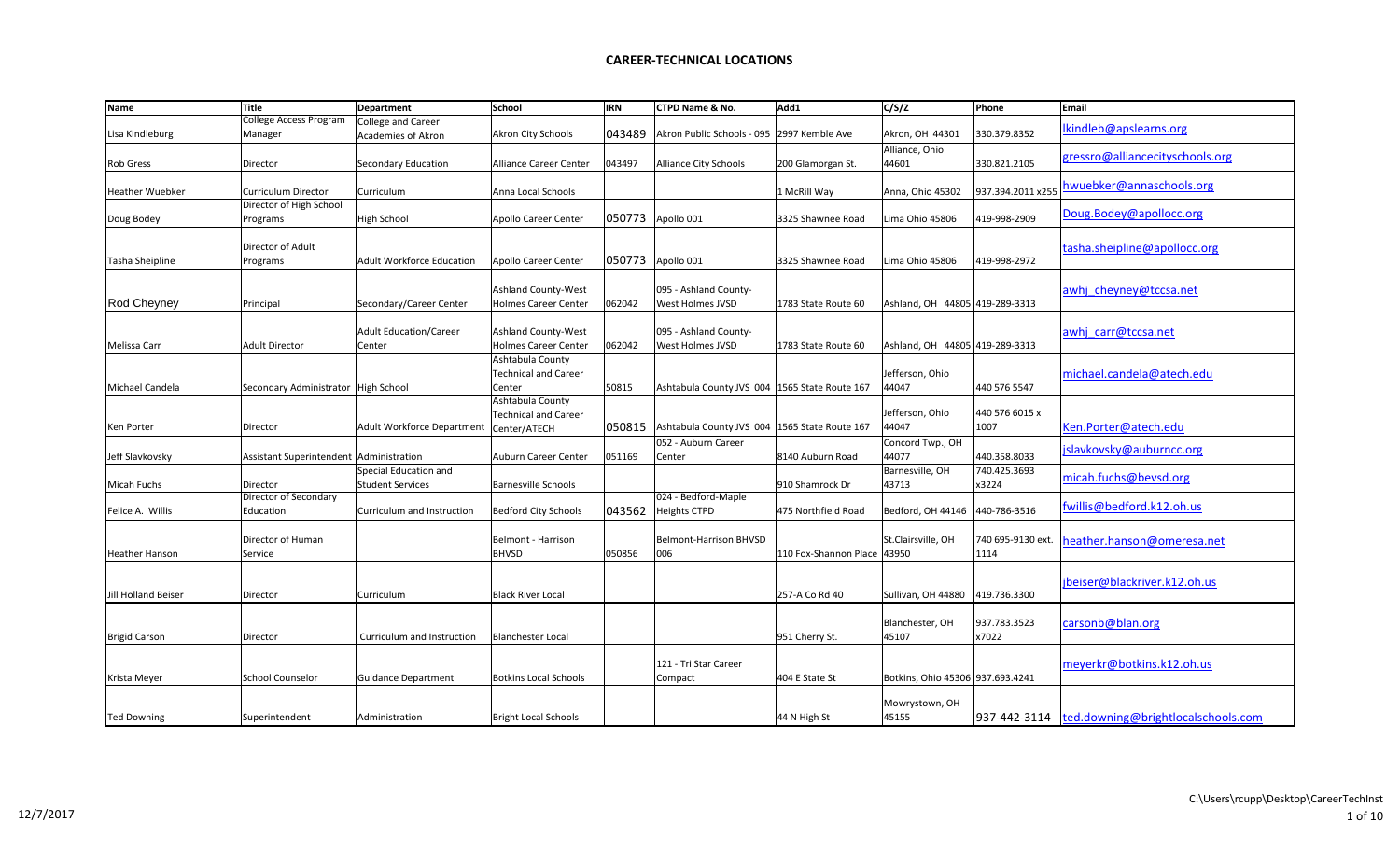| <b>Name</b>          | <b>Title</b>                                                   | <b>Department</b>                                    | School                                                 | <b>IRN</b> | CTPD Name & No.                                        | Add1                                  | C/S/Z                           | Phone                 | Email                                |
|----------------------|----------------------------------------------------------------|------------------------------------------------------|--------------------------------------------------------|------------|--------------------------------------------------------|---------------------------------------|---------------------------------|-----------------------|--------------------------------------|
| <b>Matt Fockler</b>  | Principal                                                      | Administration                                       | <b>Buckeye Career Center</b>                           | 051656     | <b>Buckeye Joint Vocational</b><br>School District 101 | 545 University Drive,<br>N.E.         | New Philadelphia,<br>Ohio 44663 | 330-339-2288<br>x1202 | mfockler@buckeyecareercenter.org     |
| John H Barr          | Coordinator                                                    | <b>Workforce Development</b>                         | <b>Buckeye Career Center</b>                           | 051656     | 101- Buckeye JVSD                                      | 545 University Drive NE OH 44663-9439 | New Philadelphia,               | 330.308.5720          | jbarr@buckeyecareercenter.org        |
| Don Armstrong        | Director                                                       | Adult and Secondary Director   Center - Adult Center | <b>Buckeye Hills Career</b>                            | 062067     | 040 - Gallia-Jackson-<br>Vinton JVSD                   | P.O. Box 157                          | Rio Grande, OH<br>45674         | 740.245.5334          | armstrongd@buckeyehills.net          |
| Amanda Hogue         | Counselor                                                      | <b>Guidance Department</b>                           | <b>Buckeye Local Schools</b>                           |            |                                                        | 3084 Columbia Rd                      | Medina OH 44256                 | 330.722.8257          | ahogue@buckeyeschools.org            |
| Connie M. Blair      | Administrator for<br>Curriculum, Instruction<br>and Assessment | Bureau of Education                                  | <b>Buckeye United School</b><br>District               | 200600     | NA                                                     | 51 North High Street                  | Columbus, OH<br>43215           | 614.466.8947          | connie.blair@dys.ohio.gov            |
| <b>Kip Hamilton</b>  | <b>Assistant Director</b>                                      | <b>Curriculum and Assessment</b>                     | <b>Butler Tech &amp; Career</b><br>Development Schools | 050880     | Butler Tech 008                                        | 3603 Hamilton<br>Middletown Road      | Hamilton, OH 45011 513.645.8273 |                       | hamiltonk@Butlertech.org             |
| Sharon Winstead      | Associate Director of<br><b>Financial Aid/Reporting</b>        | Adult Workforce Education                            | <b>Butler Tech &amp; Career</b><br>Development Schools | 050881     | Butler Tech 009                                        | 3603 Hamilton<br>Middletown Road      | Hamilton, OH 45012 513.645.8205 |                       | winsteads@butlertech.org             |
| Deb Finck            | Assistant Director of<br>Curriculum                            | <b>Education Center</b>                              | Canal Winchester                                       |            |                                                        | 100 Washington St.                    | lCanal Winchester.<br>OH.43110  | 614.837.4533          | dfinck@cwls.us                       |
| <b>Beth Starrett</b> | Career Connector                                               | Career Tech                                          | Canton City Schools                                    | 043711     | Canton City 090                                        | 521 Tuscarawas Street,<br>W           | Canton, OH 44702                | 330.438.2500          | Starrett b@ccsdistrict.org           |
| Marilyn VanAlmen     | Director                                                       | <b>Adult Community Education</b>                     | Canton City Schools                                    | 043711     | Canton City 090                                        | 401 14th St S.E                       | Canton, OH 44702                | 330.456.1189          | vanalmen m@ccsdistrict.org           |
| Krista Husser        | Superviser                                                     | Career-Technical Education                           | Canton South High<br>School                            | 049833     | Canton Local - 115                                     | 600 Faircrest St. SE                  | Canton, OH 44707                | 330.484.8000          | krista.hussar@cantonlocal.org        |
| Craig Suttman        | Principal                                                      | Career Education Dept.                               | Centerville High School                                | 043737     | Centerville, Kettering and<br>Oakwood CSD-120          | 500 E. Franklin Street                | Centerville, OH<br>45458        | 937.439.3507          | Craig.Suttman@centerville.k12.oh.us  |
| Jen Damico           | Principal                                                      | Career-Technical Center                              | Choffin CTC/Youngstown<br>City Schools                 | 045161     | 064 - Youngstown City                                  | 200 E. Wood St.                       | Youngstown, Ohio<br>44503       | 330.744.8750          | Jennifer.Damico@youngstown.k12.oh.us |
| Paul Ramstetter      | Manager of Career-Tech<br>and Adult Education                  | Curriculum and Instruction                           | Cincinnati Public Schools   043752                     |            | 043 - Cincinnati Public<br>Schools                     | 2651 Burnet Avenue                    | Cincinati, Ohio<br>45219        | 513.363.0207          | ramstep@cps-k12.org                  |
| Kelly Broscheid      | Compliance Officer                                             | Treasurer                                            | Cincinnati Public Schools 43752                        |            | 043 - Cincinnati Public<br>Schools                     |                                       | Cincinnati, Ohio<br>45214       | 513.363.0207          | Broschk@cpsboe.k12.oh.us             |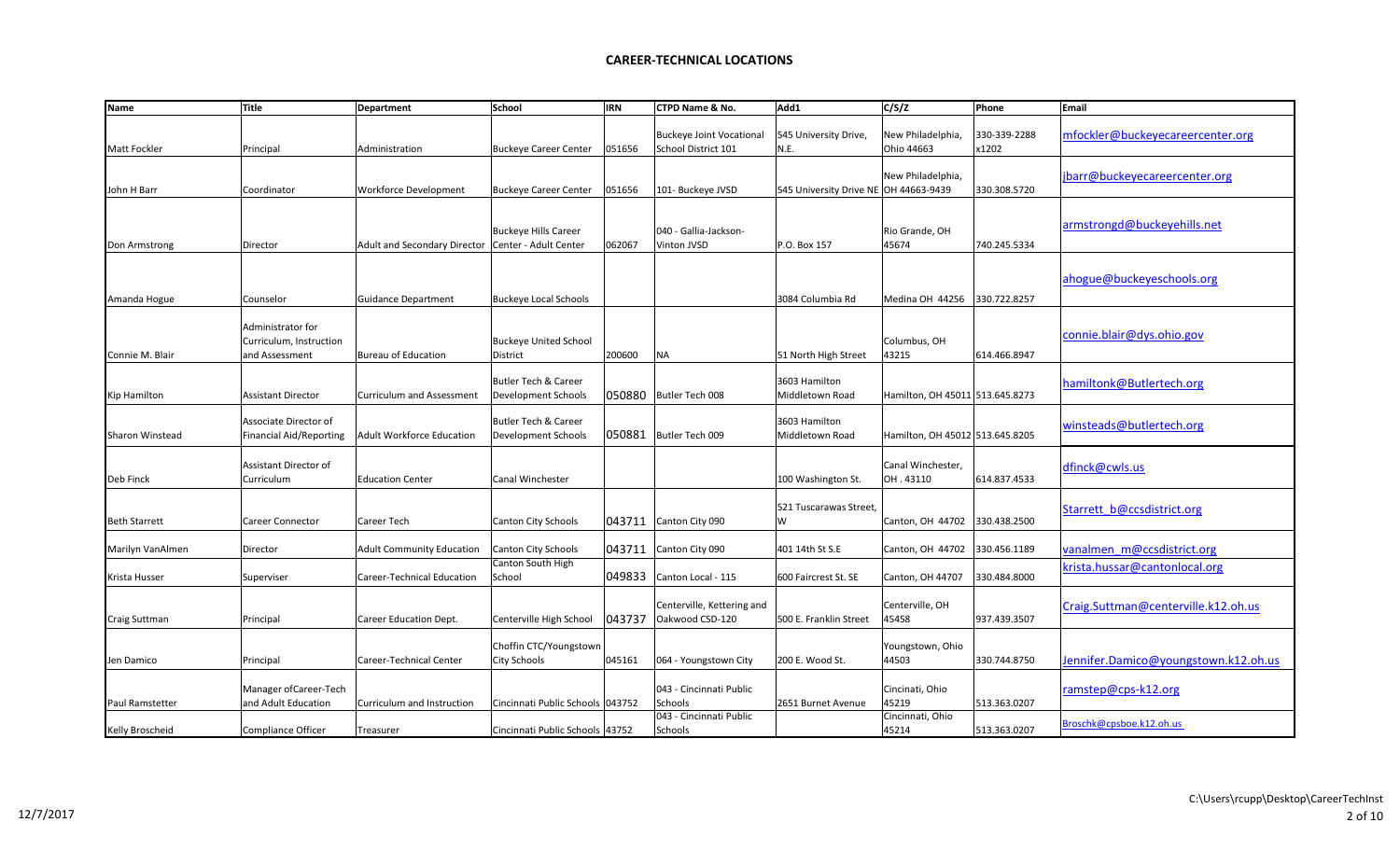| Name                 | <b>Title</b>                             | <b>Department</b>                    | School                                  | <b>IRN</b> | CTPD Name & No.                    | Add1                            | C/S/Z              | Phone            | Email                             |
|----------------------|------------------------------------------|--------------------------------------|-----------------------------------------|------------|------------------------------------|---------------------------------|--------------------|------------------|-----------------------------------|
|                      |                                          | Postsecondary Education              |                                         |            |                                    | 1380 East 6 <sup>th</sup> , 600 | Cleveland, OH      |                  | annette.darby@cmsdnet.net         |
| C. Annette Darby     | <b>Interim Director</b>                  | (Secondary)                          | <b>Cleveland Metro SD</b>               | 043786     | Cleveland 019                      | North                           | 44114              | 216.348.3647     |                                   |
|                      | Manager, Adult                           | <b>Postsecondary Education</b>       |                                         |            |                                    | 4600 Detroit Avenue,            | Cleveland, OH      |                  |                                   |
| Jacquelyn Comeaux    | Education                                | (Adult Education)                    | Cleveland Metro SD                      | 043786     | Cleveland 019                      | Annex                           | 44102              | 216.631-3669     | jacquelyn.a.comeaux@cmsdnet.net   |
|                      |                                          |                                      |                                         |            |                                    |                                 |                    |                  |                                   |
|                      | Associate Director of                    |                                      |                                         |            | 054 - Lawrence County              |                                 | Chesapeake, OH     | 740-867-6641 ext | kjbentley@collins-cc.edu          |
| Kenny Bentley        | Trade and Industry                       |                                      | <b>Collins Career Center</b>            | 051185     | <b>JVSD</b>                        | 11627 St Rt 243                 | 45619-7962         | 420              |                                   |
|                      |                                          | Adult Workforce                      | Columbiana County<br>Career & Technical |            | 015 - Columbiana County            |                                 |                    | 330-424-9561 ext |                                   |
| <b>Kelly Darney</b>  | Adult Education Director   Development   |                                      | Center                                  | 050906     | <b>Vocational School District</b>  | 9364 SR 45                      | Lisbon, Ohio 44432 | 146              | Kelly.Darney@ccctc.k12.oh.us      |
|                      |                                          |                                      |                                         |            |                                    |                                 |                    |                  |                                   |
|                      |                                          | Career-technical Education           |                                         |            |                                    |                                 | Columbus, OH       | 614-365-6681     | pcleary9052@columbus.k12.oh.us    |
| Pegeen Cleary Potts  | <b>Executive Director</b>                | and workforce education              | Columbus City Schools                   | 043802     | 035 - Columbus City                | 546 Jack Gibbs Blvd             | 43215              | x3070            |                                   |
|                      |                                          |                                      |                                         |            |                                    |                                 |                    |                  |                                   |
|                      |                                          |                                      |                                         |            |                                    |                                 | Coshocton, OH      | 740-622-0211 ext | rick.raach@coshoctoncareers.org   |
| Rich Raach           | Superintendent                           |                                      | Coshocton County JVSD   043828          |            | <b>Coshocton County JVSD</b>       | 23640 Airport Rd.               | 43812              | 1104             |                                   |
|                      |                                          |                                      |                                         |            | 055 - C-TEC of Licking             |                                 |                    | 740-364-2832     |                                   |
| Michelle Snow        | Coordinator                              | <b>Secondary Center</b>              | C-TEC of Licking County                 | 051219     | County                             | 150 Price Road                  | Newark, OH 43055   | x2716            | msnow@c-tec.edu                   |
|                      |                                          |                                      |                                         |            | 055 - C-TEC of Licking             |                                 |                    |                  | Imassie@c-tec.edu                 |
| Lauren Massie        | <b>Adult Director</b>                    | <b>Adult Education</b>               | C-TEC of Licking County                 | 051219     | County                             | 150 Price Road                  | Newark, OH 43055   | 740-364-2251     |                                   |
|                      |                                          |                                      | Cuyahoga Valley Career                  |            | Cuyahoga Valley Career             |                                 | Brecksville, OH    |                  | mmarcinko@cvccworks.edu           |
| Mike Marcinko        | Guidance Counselor                       | <b>Guidance Department</b>           | Center                                  | 050922     | Center 027                         | 8001 Brecksville Road           | 44141              | 440-746-8212     |                                   |
|                      |                                          |                                      | Cuyahoga Valley Career                  |            | Cuyahoga Valley Career             |                                 | Brecksville, OH    |                  | ajaramillo@cvccworks.edu          |
| Amy Jaramillo        | Guidance Counselor                       | <b>Guidance Department</b>           | Center                                  | 050923     | Center 028                         | 8002 Brecksville Road           | 44142              | 440-746-8274     |                                   |
|                      |                                          |                                      | Cuyahoga Valley Career                  |            | Cuyahoga Valley Career             |                                 | Brecksville, OH    |                  | mtrew@cvccworks.com               |
| Marcy Trew           | Director                                 | <b>Adult Education Department</b>    | Center                                  | 050922     | Center 027                         | 8001 Brecksville Road           | 44141              | 440-746-8228     |                                   |
|                      |                                          |                                      | Dayton Public Schools/                  |            |                                    |                                 |                    |                  |                                   |
| Mortenous A. Johnson | Principal                                | Administration                       | Ponitz HS                               | 043844     | 071 - Dayton City                  | 115 S. Ludlow                   | Dayton, OH 45402   | 937.542.7180     | majohnso@dps.k12.oh.us            |
|                      | Director of Curriculum                   |                                      | Delaware Area Career                    |            | Delaware Area Career               |                                 | Delaware, OH       |                  |                                   |
| <b>Tammy Hall</b>    | and Instruction                          | Curriculum                           | Center                                  | 050989     | Center 031                         | 4565 Columbus Pike              | 43015              | 740-201-3209     | hallt@delawareareacc.org          |
|                      |                                          |                                      |                                         |            |                                    |                                 |                    |                  |                                   |
|                      | Counselor on Special                     |                                      |                                         |            |                                    |                                 |                    |                  | rowe kathy@dublinschools.net      |
| Kathleen Rowe        | Assignment                               | <b>Pupil Services &amp; Learning</b> | Dublin City Schools                     |            | Dublin, Ohio                       | 7030 Coffman Rd                 | Dublin, Ohio 43017 | 614.760.4341     |                                   |
|                      |                                          |                                      |                                         |            |                                    |                                 |                    |                  |                                   |
|                      | Director, Career-                        |                                      | East Cleveland City                     |            | <b>East Cleveland City Schools</b> |                                 | East Cleveland,    |                  | jbuckner@east-cleveland.k12.oh.us |
| John R. Buckner      | Technical & Adult Ed.                    |                                      | Schools                                 | 043901     | $-021$                             | 15320 Euclid Avenue             | Ohio 44112         | (216)268-6491    |                                   |
|                      |                                          |                                      |                                         |            |                                    |                                 |                    |                  |                                   |
|                      |                                          |                                      |                                         |            |                                    |                                 | Winchester, Ohio   |                  | jennifer.grimes@elsd.us           |
| Jennifer Grimes      | Principal                                | High School                          | Eastern Local SD                        |            |                                    | 11557 US 62                     | 45697              | 937.695.9913     |                                   |
|                      |                                          |                                      | East Liverpool High                     |            |                                    |                                 | East Liverpool, OH |                  |                                   |
| Jay Kiger            | Career Technical Director Administration |                                      | School                                  | 043919     |                                    | 100 Maine Blvd.                 | 43920              | 330-386-8750     | JKiger@elcsd.k12.oh.us            |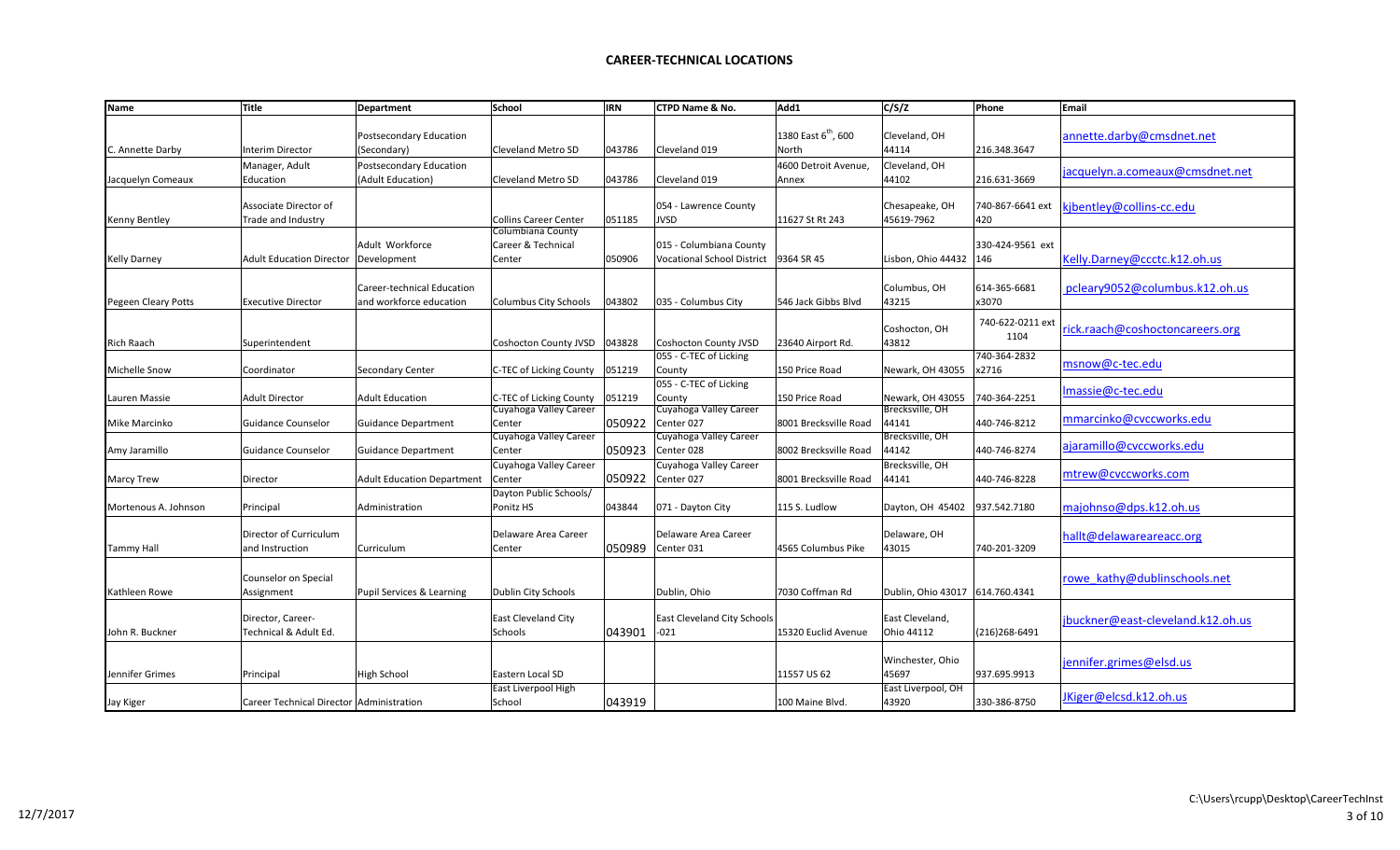| <b>Name</b>        | Title                                               | Department                                 | <b>School</b>                                    | <b>IRN</b> | <b>CTPD Name &amp; No.</b>                    | Add1                                       | C/S/Z                         | Phone                   | Email                             |
|--------------------|-----------------------------------------------------|--------------------------------------------|--------------------------------------------------|------------|-----------------------------------------------|--------------------------------------------|-------------------------------|-------------------------|-----------------------------------|
| Caroline Davis     | Assistant Superintendent   Administration           |                                            | Eastland-Fairfield Career<br>& Technical Schools | 051003     | Eastland-Fairfield/036                        | 4300 Amalgamated<br>Place, Suite 100       | Groveport, Ohio<br>43125      | 614-836-4530<br>x1332   | cdavis@efcts.us                   |
| Charles Cline      | Teacher                                             | <b>Agriculture Department</b>              | Edison Local SD                                  |            |                                               | 14890 St. Rt. 213                          | Hammondsville,<br>Ohio 43930  | 740-282-0065            | cress t@elginschools.org          |
| Chelsea            | Moyer                                               | Coordinator                                | Curriculum and<br>Instruction                    | 051029     | 032 - EHOVE                                   | 316 W. Mason Road                          | Milan, OH 44846               | 419-499-5310            | cmoyer@ehove.net                  |
| <b>Tammy Cress</b> | Counselor                                           | <b>Student Services</b>                    | Elgin Local Schools                              |            |                                               | 1150 Keener Rd. South   Marion, Ohio 43302 |                               | (740) 223-4300<br>x1319 |                                   |
| Nate Bishko        | Director of Excel TECC                              | Secondary Career Technical<br>Content Area | <b>Excel TECC</b>                                | 044370     | 025 - Mayfield                                | 6116 Wilson Mills Road 44143               | Mayfield Village, OH          | 440-995-6751            | nbishko@mayfieldschools.org       |
| Lisa Studenmund    | <b>Guidance Counselor</b>                           | Guidance Department                        | <b>Fairbanks Local Schools</b>                   |            |                                               | 11158 S.R. 38                              | Milford Center, OH<br>43045   | 937.349.3721<br>x1302   | Istudenmund@fairbankspanthers.org |
| Diane Zimmer       | Guidance Counselor                                  | Guidance Department                        | <b>Firelands Local Schools</b>                   |            |                                               | 10643 Vermilion Rd.                        | Oberlin, OH 44074             | 440.965.4255            | dzimmer@firelandsschools.org      |
| Marcus Overman     | Principal                                           | Administration                             | Fort Recovery HS                                 |            |                                               | 400 E. Butler Street                       | Fort Recovery, OH<br>45846    | (419) 375-4111          | overmanm@fortrecoveryschools.org  |
| Roger Wright       | Director, Four Cities<br><b>Educational Compact</b> | Administration                             | Four Cities Educational<br>compact               | 044974     | #96 Four Cities<br><b>Educational compact</b> | 524 Broad St.                              | Wadsworth, OH<br>44281        | 330-335-1309            | rwright@fourcitiescompact.org     |
| Rick Bachman       | <b>CTE Director</b>                                 |                                            | <b>Four County Career</b><br>Center              | 050963     | Four County Career Center<br>030              | 22-900 SR 34                               | Archbold, OH<br>434502        | (419) 267-2202          | rbachman@fourcounty.net           |
| Robert Miller      | Instructor                                          |                                            | Fredericktown Local<br>Schools                   | 047852     | Fredericktown Local                           | 111 Stadium Dr.                            | Fredericktown,<br>Ohio, 43019 | 740-696-2726            | Robert miller@knoxnet.k12.oh.us   |
| Dan Cox            | Director                                            | <b>Curriculum</b>                          | Great Oaks                                       | 051060     | Great Oaks - 044                              | 3254 E. Kemper Road                        | Cincinnati, OH<br>45241       | 513.910.1075            | CoxD@greatoaks.com                |
| Pam Hunt           | Curriculum & Satellite<br>Operations                | Secondary Education                        | <b>Greene County Career</b><br>Center            | 051045     | <b>Greene County Career</b><br>Center 042     | 2960 W. Enon Road                          | Xenia, OH 45385               | 937-372-6941<br>x125    | phunt@greeneccc.com               |
| <b>Stan Hughes</b> | Career-Technical<br><b>Education Director</b>       | Career-Tech                                | Greenville City Schools                          | 044099     | 117 - Greenville                              | 100 Green Wave Way                         | Greenville, OH<br>45331       | 937-548-4188<br>x847    | shughes@gcswave.com               |
| Gene Hutzelman     | <b>Assistant Principal</b>                          | Career-Tech Education                      | Hamilton High School                             | 044107     | 009 - Hamilton City School<br><b>District</b> | 1111 Eaton Avenue                          | Hamilton, OH 45013 x4330      | 513-887-4843            | ghutzelman@hcsdoh.org             |
| Sarah Reynolds     | Teacher                                             | Agriculture                                | <b>Highland Local Schools</b>                    |            |                                               | 1300 State Route 314                       | Marengo, OH 43334             | 419.7683101             | sarah r@hlsd.us                   |
| Mark Tremayne      | Director                                            | Innovative Learning Center                 | <b>Hilliard City Schools</b>                     |            |                                               | 2140 Atlas Street                          | Columbus, OH<br>43228         | 614.921.7106            | mark tremayne@hboe.org            |
| Dave Stiles        | Teacher                                             | Agriculture Education                      | Indian Valley Local                              |            |                                               | 253 S. Walnut Street                       | Gnadenhutten, OH<br>44639     | (740) 254-4262<br>x1150 | dave.stiles@ivschools.org         |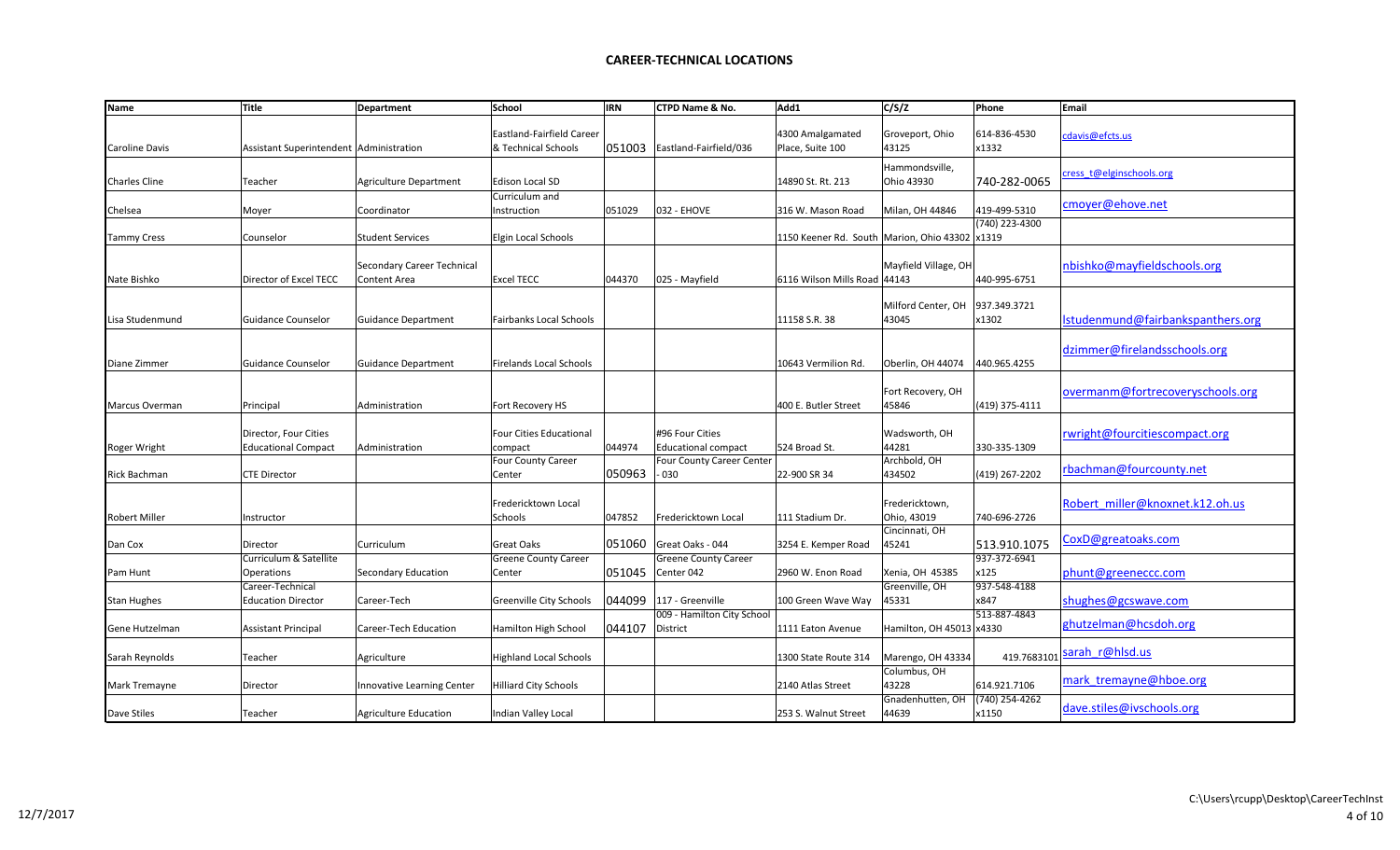| Name                  | <b>Title</b>                              | <b>Department</b>                 | <b>School</b>                 | <b>IRN</b> | CTPD Name & No.                          | Add1                                      | C/S/Z                           | Phone              | Email                               |
|-----------------------|-------------------------------------------|-----------------------------------|-------------------------------|------------|------------------------------------------|-------------------------------------------|---------------------------------|--------------------|-------------------------------------|
|                       |                                           |                                   | Jefferson Co. Vocational      |            | Jefferson Co. Vocational                 | 1509 County Highway                       | Bloomingdale, OH                | 740-264-7708       |                                     |
| Dan Hartman           | Principal                                 | Career-Technical Education        | School                        | 051128     | School                                   | 22A                                       | 43910                           | x108               | hartman@jeffjvs.org                 |
|                       |                                           |                                   |                               |            |                                          |                                           |                                 |                    |                                     |
|                       | Career Technology                         |                                   |                               |            |                                          |                                           |                                 |                    | liz.jensen@ketteringschools.org     |
|                       |                                           |                                   | Kettering-Fairmont High       |            | Centerville, Kettering and               |                                           | Kettering, OH                   |                    |                                     |
| Liz Jensen            | Coordinator                               | Kettering-Fairmont HS             | School<br>Knox County Career  | 044180     | Oakwood CSD-120                          | 3301 Shroyer Road                         | 45429<br>Mount Vernon, OH       | 937-499-1632       |                                     |
|                       |                                           |                                   |                               |            |                                          |                                           |                                 |                    |                                     |
| Jeff Lavin            | Director                                  | High School                       | Center                        | 051144     | 051 - Knox County JVSD                   | 306 Martinsburg Road                      | 43050                           | 740-397-5820       | lavin@knoxcc.org                    |
|                       |                                           |                                   | Knox County Career            |            |                                          |                                           | Mount Vernon, OH                |                    | jmarlow@knoxcc.org                  |
| Jane Marlow           | Director                                  | <b>Adult Workforce Education</b>  | Center                        | 051144     | 051 - Knox County JVSD                   | 306 Martinsburg Road                      | 43050                           | 740-393-2933       |                                     |
|                       | <b>Career Development</b>                 |                                   |                               |            |                                          |                                           | Willoughby, OH                  |                    | Kathy.Radigan@WESchools.org         |
| Kathy Radigan         | Coordinator                               |                                   | Lake Shore Compact            | 045104     | Lake Shore Compact - 053                 | 25 Public Square                          | 44094                           | 440-942-1742       |                                     |
|                       | <b>Career Technical</b>                   |                                   |                               |            |                                          |                                           |                                 |                    |                                     |
| Jason Crowe           | Coordinator - Mentor HS   Administration  |                                   | Lake Shore Compact            | 045104     | Lake Shore Compact - 054                 | 6477 Center St                            | Mentor, Ohio 44060 440.974.5328 |                    | crowej@mentorschools.org            |
|                       | Career & Technical                        |                                   |                               |            |                                          |                                           | Lancaster, Ohio                 |                    |                                     |
| Anthony Knickerbocker | <b>Education Director</b>                 | <b>High School</b>                | Lancaster City Schools        | 044206     | 119 - Lancaster                          | 1312 Granville Pike                       | 43130                           | 740-681-7560       | a knickerbocker@lancaster.k12.oh.us |
|                       |                                           |                                   | Liberty Union-Thurston        |            |                                          |                                           | Baltimore, OH                   |                    |                                     |
| Jennifer Blackstone   | Director                                  | Curriculum                        | Local                         |            |                                          | 1108 S Main Street                        | 43015                           | 740.862.4171       | blackstonej@libertyunion.org        |
|                       |                                           |                                   |                               |            |                                          |                                           |                                 |                    |                                     |
| Sandy Wheeler         | <b>Executive Secretary</b>                | Administration                    | Lima City Schools             | 044222     | 002 - Lima City                          | One Spartan Way                           | Lima, OH 45801                  | 419-996-3060       | swheeler@limacityschools.org        |
|                       | Career and College                        |                                   | Logan-Hocking School          |            |                                          |                                           |                                 |                    |                                     |
|                       |                                           |                                   |                               | 044248     |                                          |                                           |                                 |                    | Ideeds@lhsd.k12.oh.us               |
| Linda Deeds           | Coordinator                               | Administration                    | District                      |            |                                          | 9575 Tarlton Rd                           | Logan, Oh 43138                 | (740) 474-7503     |                                     |
|                       |                                           |                                   |                               |            |                                          |                                           |                                 |                    | ssturgill@lorain.k12.oh.us          |
| Stephen Sturgill      | Assistant Superintendent   Administration |                                   | Lorain City Schools           | 044263     | Lorain Schools 057                       | 2350 Pole Avenue                          | Lorain, OH 44052                | 440.233.2339       |                                     |
|                       |                                           |                                   |                               |            |                                          |                                           |                                 | 440-774-1051       | cgriffiths@lcjvs.net                |
| Courtney Griffiths    | Supervisor                                | High School                       | Lorain County JVS             | 051227     | Lorain County JVS - 058                  | 15181 State Route 58, S Oberlin, OH 44074 |                                 | x2268              |                                     |
|                       |                                           |                                   |                               |            |                                          |                                           |                                 | 440-774-1051 ext.  |                                     |
| Nancy Smith           | Program Director                          | <b>Adult Education</b>            | Lorain County JVS             | 051228     | Lorain County JVS - 059                  | 15182 State Route 58, S Oberlin, OH 44075 |                                 | 2223               | nsmith@lcjvs.net                    |
|                       |                                           |                                   |                               |            |                                          |                                           | Loudonville, OH                 |                    |                                     |
| David Lance           | <b>Guidance Counselor</b>                 | Secondary Education               | Loundonville-Perrysville      |            |                                          | 421 Campus Avenue                         | 44842                           | (419) 994-4101     | lopr dlance@tccsa.net               |
|                       |                                           |                                   |                               |            |                                          |                                           |                                 | $(513) 683 - 5600$ |                                     |
| Andrea Conner         | Director                                  | Secondary Programs                | Loveland City SD              | 044271     |                                          | 757 S. Lebanon Rd.                        | Loveland, OH 45140 x6211        |                    | conneran@lovelandschools.org        |
|                       |                                           |                                   | <b>Madison Adult Career</b>   |            |                                          |                                           | Mansfield, OH                   |                    |                                     |
| Sonja Pluck           | Director                                  | <b>Adult Education</b>            | Center                        | 047886     | 081 Madison Local Schools 600 Esley Lane |                                           | 44905                           | 419-589-6363       | spluck@mlsd.net                     |
|                       |                                           |                                   |                               |            |                                          |                                           | Mansfield, OH                   | 419-589-2112       |                                     |
|                       | <b>Department Chair</b>                   | <b>Career Technical Education</b> | <b>Madison Career Center</b>  | 047886     | 081 Madison Local Schools 600 Esley Lane |                                           | 44905                           | x8450              | DLogan@mlsd.net                     |
| Dave Logan            |                                           |                                   |                               |            | 063 - Mahoning County                    |                                           |                                 |                    |                                     |
| Mara Banfield         | Principal                                 | Curriculum and Instruction        | <b>Mahoning County CTC</b>    | 051243     | <b>CTC</b>                               | 7300 N. Palmyra Road                      | Canfield, OH 44406 330-729-4000 |                    | mara.banfield@mahoningctc.com       |
|                       |                                           |                                   |                               |            |                                          |                                           |                                 |                    |                                     |
|                       | <b>Adult Education</b>                    |                                   |                               |            | 063 - Mahoning County                    |                                           |                                 | 330-729-4001       | kim.chaney@mahoningctc.com          |
| Kim Chaney            | Supervisor                                | <b>Adult Education</b>            | <b>Mahoning County CTC</b>    | 051243     | <b>CTC</b>                               | 7300 N. Palmyra Road                      | Canfield, OH 44406 x1902        |                    |                                     |
|                       |                                           |                                   | Mansfield Senior High         |            |                                          |                                           | Mansfield, Ohio                 | 419 525-6369       | musser.scott@mansfieldschools.org   |
| <b>Scott Musser</b>   | Director                                  | Career Tech                       | School                        | 044297     | Mansfield City - 082                     | 124 N. Linden Rd.                         | 44906                           | x61409             |                                     |
|                       |                                           |                                   |                               |            |                                          |                                           |                                 | 419-945-2188 ext.  |                                     |
| Amy Long              | Guidance Counselor                        | <b>Guidance Department</b>        | <b>Mapleton Local Schools</b> |            |                                          | 1 Mountie Drive                           | Ashland, OH 44805               | 8151               | mapl long@tccsa.net                 |
|                       | Career and Technical                      |                                   | Maplewood Career              |            | 078 - Maplewood Career                   |                                           |                                 |                    |                                     |
| Craig Morgan          | Director                                  |                                   | Center                        | 051391     | Center                                   | 7075 St. Rt. 88                           | Ravenna, OH 44266 330.296.2892  |                    | morgancr@mwood.cc                   |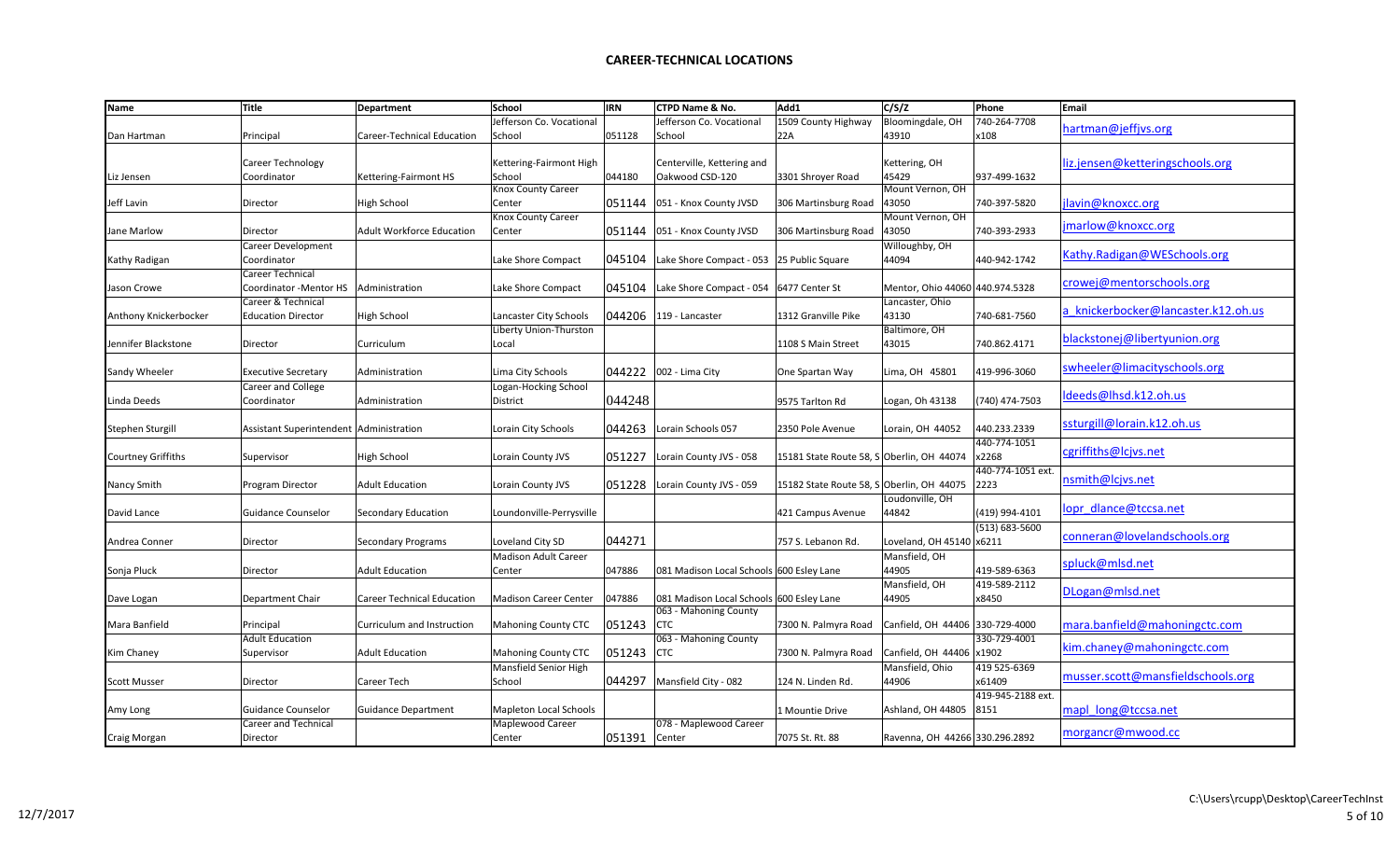| <b>Name</b>            | Title                        | <b>Department</b>      | School                      | <b>IRN</b> | CTPD Name & No.                 | Add1                  | C/S/Z                          | Phone                | Email                               |
|------------------------|------------------------------|------------------------|-----------------------------|------------|---------------------------------|-----------------------|--------------------------------|----------------------|-------------------------------------|
|                        |                              |                        | Maplewood Career            |            | 078 - Maplewood Career          |                       |                                |                      |                                     |
| Michael Hinton         | Director                     | <b>Adult Education</b> | Center                      | 051391     | Center                          | 7075 St. Rt. 88       | Ravenna, OH 44266 330.296.2892 |                      | hintonmi@mwood.cc                   |
|                        |                              |                        |                             |            |                                 |                       | Maria Stein, OH                |                      |                                     |
| Tim Goodwin            | Principal                    | High School            | <b>Marion Local Schools</b> |            |                                 | 1901 State Route 716  | 45860                          | 419.925.4597         | goodwint@marionlocal.org            |
|                        |                              |                        |                             |            |                                 |                       | Massillon, OH                  | 330.830.3901         |                                     |
| Jamey Palma            | Director                     | Career-Tech Education  | Massillon City Schools      | 044354     | Massillon                       | 207 Oak Street SE     | 44646                          | x51135               | jpalma@massillonschools.org         |
|                        |                              |                        |                             |            |                                 |                       |                                |                      |                                     |
|                        |                              |                        | <b>Medina County Career</b> |            |                                 | 1101 West Liberty     |                                | (330) 725-8461       | preeves@mcjvs.org                   |
| <b>Peggy Reeves</b>    | Director                     | <b>Adult Education</b> | Center JVSD                 | 062109     | Medina County JVSD - 066 Street |                       | Medina OH 44256                | ext. 334             |                                     |
|                        |                              |                        |                             |            |                                 |                       | Pomeroy, OH                    |                      |                                     |
| Travis Abbott          | Principal                    | Administration         | Meigs High School           | 048520     | 067 - Meigs Locall              | 42091 Pomeroy Pike    | 45769                          | 740.992.2158         | travis.abbott@meigslocal.org        |
|                        |                              |                        |                             |            |                                 |                       | Miamisburg, OH                 |                      |                                     |
| Ted Gladeau            | Teacher                      | <b>Business</b>        | Miamisburg City Schools     |            |                                 | 1860 Belvo Rd         | 45342                          | 937.866.0771         | tgladeau@miamisburg.k12.oh.us       |
|                        |                              |                        |                             |            |                                 |                       |                                |                      |                                     |
| Rhonda Phillips        | Director                     | Secondary Education    | Miami Valley CTC            | 051284     | Miami Valley                    | 6800 Hoke Road        | Clayton, OH 45315              | 937.854.6282         | rphillips@mvctc.com                 |
|                        | Coordinator of               |                        |                             |            |                                 |                       |                                |                      |                                     |
| Joel Sink              | Compliance and               | <b>Adult Education</b> | Miami Valley CTC            | 051284     | Miami Valley                    | 6801 Hoke Road        | Clayton, OH 45316              | 937.854.6089         | jsink@mvctc.com                     |
|                        |                              |                        |                             |            |                                 |                       | Zanesville, OH                 | 740-454-0105 ext     |                                     |
| Jeremy Beardmore       | <b>Executive Director</b>    | Administration         | Mid-East CTC                | 051300     | Mid-East CTC                    | 400 Richards Road     | 43701                          | 6313                 | jbeardmore@mideastctc.org           |
|                        |                              |                        | Millcreek-West Unity        |            |                                 |                       | West Unity, Ohio               |                      |                                     |
| Steven Riley           | Principal                    | Hilltop High School    | Local SD                    |            |                                 | 1401 W. Jackson St.   | 43570                          | 419.924.2365         | sriley@hilltopcadets.org            |
|                        | Career-Tech and Adult        |                        | Millstream Career &         |            |                                 |                       |                                |                      |                                     |
| Pam Hamlin             | <b>Education Coordinator</b> | Administration         | <b>Technology Center</b>    | 043984     | Millstream CTC #116             | 1150 Broad Avenue     | Findlay, OH 45840              | 419-425-8256         | PHamlin@fcs.org                     |
|                        |                              |                        |                             |            |                                 |                       |                                | 419.628.2324         |                                     |
| Kim Seaver             | Counselor                    | Administration         | Minster Local Schools       |            |                                 | 100 E. 7th St         | Minster, OH 45865              | x2050                | kim.seaver@minsterschools.org       |
|                        |                              |                        |                             |            |                                 |                       |                                |                      |                                     |
|                        |                              |                        |                             |            | #074 Morgan Local School        |                       | McConnelsville, OH             |                      | mc-eldridgea@mail.seovec.org        |
| Anita Eldridge-Metz    | Principal                    |                        | Morgan Local Schools        | 048777     | District                        | 800 Raider Drive      | 43756                          | 740-962-2944         |                                     |
|                        |                              |                        |                             |            |                                 |                       |                                |                      |                                     |
|                        |                              |                        |                             |            |                                 |                       |                                | 419.947.6065         | dclauss@mgschools.org               |
| Debra Clauss           | Principal                    | Administration         | Mount Gilead Schools        |            |                                 | 338 W. Park Avenue    | <b>Mount Gilead</b>            | x1010                |                                     |
|                        |                              |                        |                             |            |                                 |                       |                                |                      |                                     |
|                        |                              |                        |                             |            |                                 |                       | New Bremen, OH                 |                      | brian.pohl@newbremenschools.org     |
| <b>Brian Pohl</b>      | Principal                    | Administration         | New Bremen Local            |            |                                 | 901 East Monroe St.   | 45869                          | 419.629.8606         |                                     |
|                        |                              |                        |                             |            |                                 |                       |                                |                      |                                     |
|                        |                              |                        |                             |            |                                 | 401 North Franklin    | Richwood, OH                   |                      | tjolliff@nu-district.org            |
| Thomas Jolliff         | Teacher                      | Agriculture            | North Union Local           |            |                                 | Street                | 43344                          | 740.225.3957         |                                     |
|                        |                              |                        | Northwestern Local          |            | Northwestern Local              |                       | West Salem, Ohio               |                      |                                     |
| leff Layton            | Superintendent               | Administration         | Schools                     | 050575     | Schools                         | 7571 N Elyria Rd      | 44287                          | 419.846.3151         | nrws layton@tccsa.net               |
|                        |                              |                        |                             |            |                                 |                       |                                | 937.297.5325         |                                     |
| <b>Tony Rainserger</b> | Teacher                      | Agriculture            | Oakwood City Schools        |            |                                 | 1200 Far Hills Avenue | Dayton, OH 45419               | x10119               | rainsberger.tony@oakwoodschools.org |
| Brian W. Lee           | Asst. Director - Career-     |                        | Ohio Central School         | 200602     | <b>NA</b>                       | P.O.Box 207 11781     | Orient, Ohio 43146             | 614 - 877 - 2306 ext | brian.lee@odrc.state.oh.us          |
|                        |                              |                        | Ohio Hi-Point Career        |            |                                 |                       | Bellefontaine, OH              |                      |                                     |
| <b>Craig Bales</b>     | Satellite Supervisor         | High School            | Center                      |            | 051334 Ohio Hi-Point JVSD 056   | 2280 State Route 540  | 43311                          | 937-935-1781         | cbales@ohiohipoint.com              |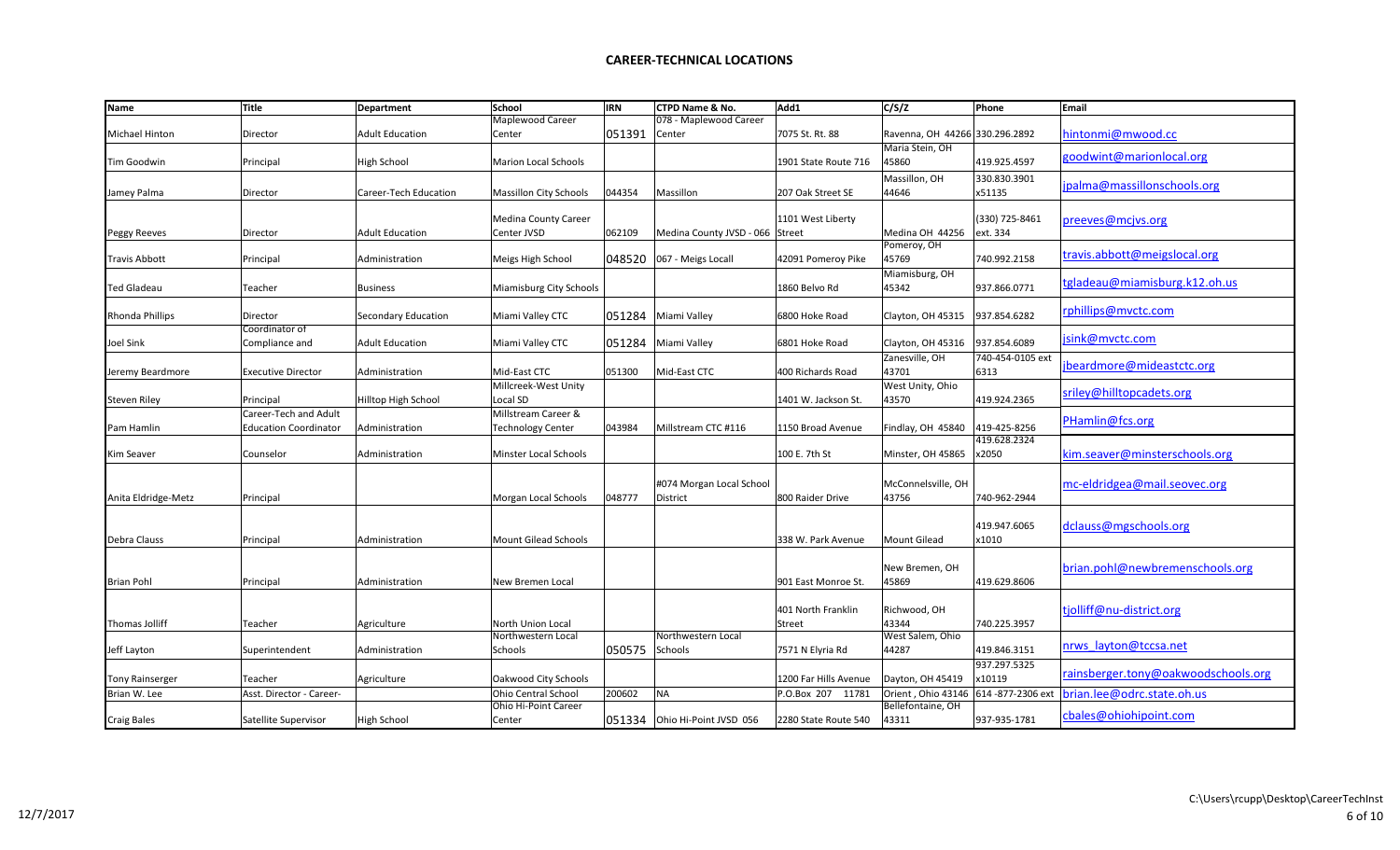| <b>Name</b>            | Title                                                           | Department                                             | School                                             | <b>IRN</b> | CTPD Name & No.                             | Add1                                      | C/S/Z                           | Phone                    | Email                            |
|------------------------|-----------------------------------------------------------------|--------------------------------------------------------|----------------------------------------------------|------------|---------------------------------------------|-------------------------------------------|---------------------------------|--------------------------|----------------------------------|
| Tad Mitchell           | Director                                                        | Secondary Education                                    | Ohio Valley CTC                                    | 061903     | Ohio Valley CTC                             | 175 Lloyd Road                            | <b>West Union</b>               | 937.544.2336<br>x81080   | tad.mitchell@ovsd.us             |
| Becci Bihn             | Director                                                        | career technical                                       | Oregon City Schools                                | 044602     | Oregon City Schools 059                     | 5721 Seaman Road                          | Oregon, Ohio 43616 x2026        | 419.693.0668             | rbihn@oregoncs.org               |
| Kristen Plageman       | Career and Technical<br>Director                                | <b>Career and Technical</b><br>Education               | Parma City Schools                                 |            | 044636   Parma City - 026                   | 5311 Longwood<br>Avenue                   | Parma, Ohio 44134               | 440-885-8317             | plagemank@parmacityschools.org   |
| Christi Kerns          | Supervisor of Curriculum<br>and Instruction                     | Administration                                         | Penta career Center                                | 051359     | Penta                                       | 9301 Buck Road                            | Perrysburg, OH<br>43551         | 419.661.6496             | ckerns@pentacc.org               |
| Rhonda Hogrefe         | <b>Adult Education</b><br>Supervisor                            | <b>Adult and Continuing</b><br>Education               | Penta career Center                                | 051359     | Penta                                       | 30095 Oregon Road                         | Perrysburg, OH<br>43551         | 419.661.6502             | rhogrefe@pentacc.org             |
| Jamie Nash             | Director                                                        | Secondary                                              | Pickaway-Ross Career &<br>Technology Center        | 051433     | 084 - Pickaway-Ross JVSD                    | 895 Crouse Chapel<br>Road                 | Chillicothe, OH<br>45601-9010   | 740-642-1200<br>x31223   | Jamie.Nash@PickawayRoss.com      |
| Carrie Fife            | Manager                                                         | <b>Adult Student Programs</b>                          | Pickaway-Ross Career &<br><b>Technology Center</b> | 051433     | 084 - Pickaway-Ross JVSD                    | 895 Crouse Chapel<br>Road                 | Chillicothe, OH<br>45601-9010   | 740-642-1340             | Carrie.Fife@pickawayross.com     |
| <b>Mike Carter</b>     | Marketing & Job<br>Placement<br>Coordinator/Career<br>Counselor | Secondary and Adult                                    | Pike County CTC                                    |            | 051375   Pike County CTC                    | 175 Beaver Creek Road   Piketon, OH 45661 |                                 | 740-289-2721 ext<br>2205 | mike.carter@pikectc.org          |
| Kris Kowalski          | <b>Director of Operations</b>                                   | High School                                            | Pioneer Career and<br><b>Technology Center</b>     | 051417     | 083 - Pioneer CTC                           | 27 Ryan Road                              | Shelby, OH 44875                | 419-347-7744<br>x42202   | Kowalski.kris@pctc.k12.oh.us     |
| aura Ringler           | Agriculture Educator                                            |                                                        | Plymouth-Shiloh Local                              |            |                                             | 400 Trux St                               | Plymouth, OH<br>44865           | 419.687.8200             | ringler.laura@plymouth.k12.oh.us |
| Diane Xander           | Director                                                        | Pupil Personnel                                        | Polaris Career Center                              | 050948     | 028 - Polaris JVS                           | 7285 Old Oak Blvd.                        | Middleburg Hts.,<br>OH 44130    | 440.891.7679             | dxander@polaris.edu              |
| Chris Mitchell         | Asst. Director                                                  | <b>Adult Education</b>                                 | <b>Polaris Career Center</b>                       | 050949     | 29 - Polaris JVS                            | 7286 Old Oak Blvd.                        | Middleburg Hts.,<br>OH 44131    | 440-901-7628             | cmitchel@polaris.edu             |
| Ben Moore              | Superintendent                                                  | Administration                                         | Portage Lakes JVSD                                 | 063495     | 098 - Portage JVSD                          | 4401 Shriver Road, Box<br>248             | Green, OH 44232                 | 330-896-8290             | bmoore@plcc.edu                  |
| Robert Britton         | Superintendent                                                  | Administration                                         | Ridgedale Local Schools                            |            |                                             | 3103 Hillman Ford Rd.                     | Morral, Ohio 43337              | 740.382.6065 x101        | rbritton@ridgedaleschools.org    |
| Stephanie Gompf Jollif | Agriculture Educator                                            |                                                        | <b>Ridgemont Local Schools</b>                     |            |                                             | 162 East Hale Street                      | Ridgeway, OH<br>43345           | 740.225.3955             | jolliff@Ridgemont.k12.oh.us      |
| Kimberly Maiberger     | <b>EMIS Coordinator</b>                                         | Administration                                         | Ripley-Union-Lewis-<br>Huntington                  |            |                                             | 502 S. 2nd St.                            | Ripley, OH 45167                | 937.392.4396<br>x10307   | kim.maiberger@rulh.us            |
| Nancy Talley           | Curriculum Director                                             | District Office                                        | River Valley Local<br>Schools                      | 048447     |                                             | 4280 Marion-Mt.<br>Gilead road            | Caledonia, OH<br>43314          | 740.725.5408             | ntalley@rvk12.org                |
| Nancy Zechman          | <b>CTAE Director</b>                                            | <b>Career Technical and Adult</b><br>Education         | Sandusky Career Center   044743                    |            | Sandusky City Schools 033 2130 Hayes Avenue |                                           | Sandusky, OH 44870 419.984.1101 |                          | nzechman@scs-k12.net             |
| Christina Devlin       | Director                                                        | Hannah E Mullins School of<br><b>Practical Nursing</b> | Salem City Schools                                 |            |                                             | 230 N. Lincoln Ave,<br>Suite 3            | Salem, Ohio 44460 330.332.8940  |                          | hemspn-cd@hemspn.com             |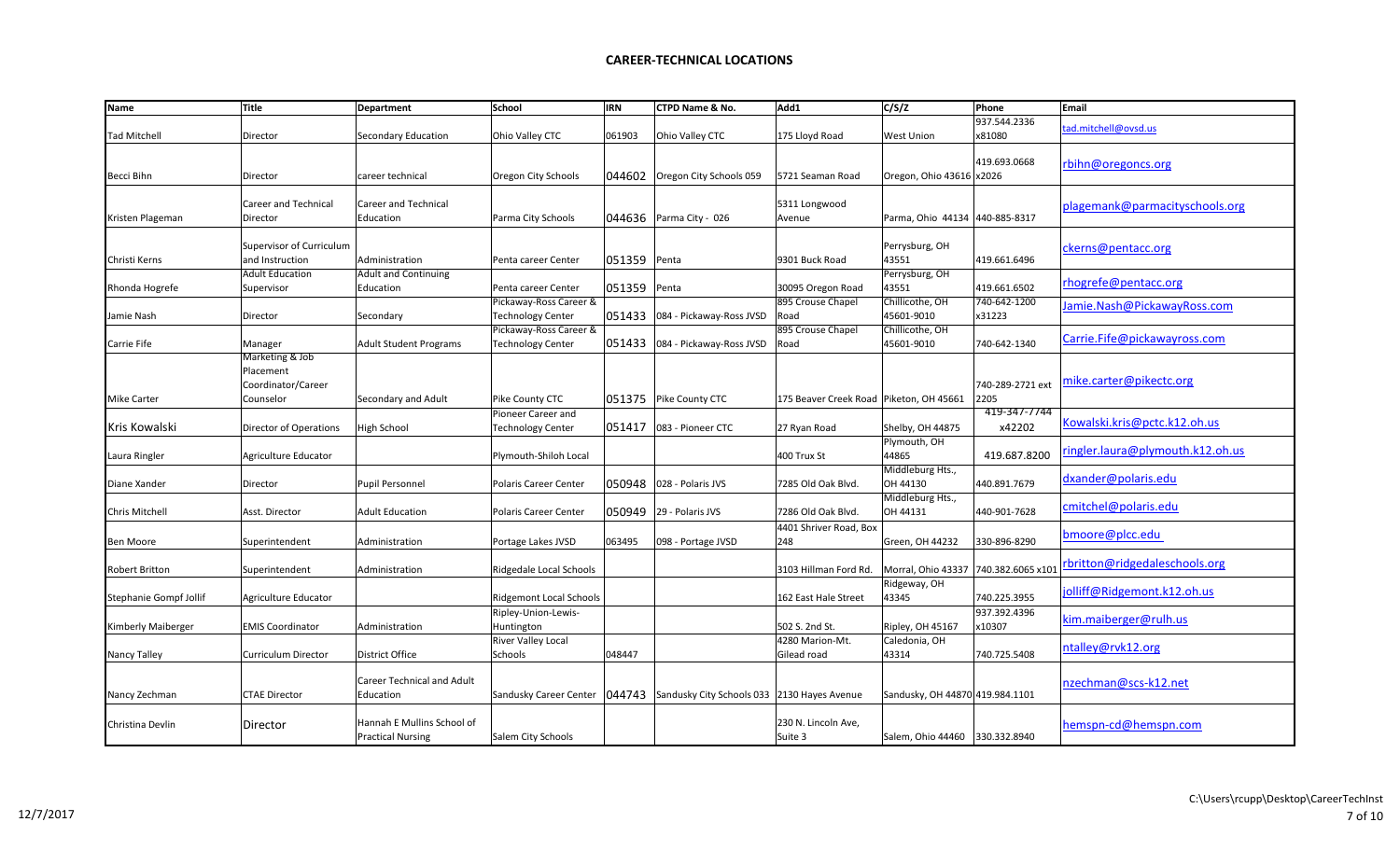| <b>Name</b>          | Title                               | Department                                                   | School                               | <b>IRN</b> | <b>CTPD Name &amp; No.</b>      | Add1                        | C/S/Z                            | Phone             | Email                              |
|----------------------|-------------------------------------|--------------------------------------------------------------|--------------------------------------|------------|---------------------------------|-----------------------------|----------------------------------|-------------------|------------------------------------|
|                      | Director of Continuing              |                                                              | <b>Scioto County Career</b>          |            | <b>Scioto County Career</b>     |                             | Lucasville, OH                   | 740-259-5526 ext  |                                    |
| Marquita Riepenhoff  | Education                           | <b>Adult Workforce</b>                                       | <b>Technical Center</b>              | 051490     | <b>Technical Center 086</b>     | 951 Vern Riffe Drive        | 45648                            | 1107              | marquita.riepenhoff@sciototech.org |
|                      |                                     |                                                              |                                      |            |                                 |                             |                                  |                   |                                    |
|                      | <b>Central Department</b>           |                                                              | <b>Scioto County Career</b>          |            | <b>Scioto County Career</b>     |                             | Lucasville, OH                   | 740-259-5526 ext  | susan.ruby@sciototech.org          |
| Susan Ruby           | Manager                             | <b>Central Office</b>                                        | <b>Technical Center</b>              | 051490     | Technical Center 086            | 951 Vern Riffe Drive        | 45648                            | 2113              |                                    |
|                      |                                     |                                                              |                                      |            |                                 |                             |                                  |                   |                                    |
|                      |                                     |                                                              |                                      |            |                                 |                             |                                  |                   |                                    |
|                      |                                     |                                                              | Six District Educational             |            | <b>Six District Educational</b> | 15 Atterbury Blvd.,         |                                  |                   | stanchinm@hudson.edu               |
| Mary Jane Stanchina  | <b>Executive Director</b>           |                                                              | Compact                              | 043836     | Compact 097                     | Suite 9                     | Hudson, OH 44236                 | 330-655-2247      |                                    |
|                      |                                     |                                                              |                                      |            |                                 |                             |                                  |                   |                                    |
|                      |                                     | Director of Career-Technical                                 | Six District Educational             |            | <b>Six District Educational</b> |                             |                                  |                   | ke bbachtel@kentschools.net        |
| <b>Brian Bachtel</b> | Kent City Schools Contact Education |                                                              | Compact                              | 043836     | Compact 097                     | 1400 N Mantua St            | Kent, Ohio 44240                 | 330.676.8742      |                                    |
|                      |                                     |                                                              |                                      |            |                                 |                             |                                  |                   |                                    |
|                      |                                     |                                                              | Southern Hills Career &              |            |                                 |                             | Georgetown, Ohio                 |                   | kevin.kratzer@shctc.k12.oh.us      |
| <b>Kevin Kratzer</b> | Superintendent                      |                                                              | <b>Technical Center</b>              | 050799     | 007 - Southern Hills JVSD       | 9193 Hamer Road             | 45121                            | 937.378.6131 x303 |                                    |
|                      |                                     |                                                              |                                      |            |                                 |                             |                                  |                   |                                    |
|                      | Career-Technical                    |                                                              | South-Western City                   |            | 038 - South-Western City        |                             | Grove City, OH                   |                   | amy.schakat@swcs.us                |
| Amy Schakat          | Coordinator                         | Career-Technical Education                                   | Schools                              | 044800     | Schools                         | 3805 Marlane Drive          | 43123                            | 614-801-3006      |                                    |
|                      |                                     |                                                              |                                      |            |                                 |                             |                                  |                   |                                    |
|                      |                                     |                                                              |                                      |            |                                 |                             |                                  |                   |                                    |
|                      |                                     |                                                              | Springfield-Clark Career             |            | 011 - Springfield-Clark         |                             | Springfield, Ohio                | 937-325-7368 ext  | ricksmith@springfieldclarkctc.org  |
| <b>Rick Smith</b>    | Superintendent                      |                                                              | <b>Technology Center</b>             | 051532     | Career Technology Center        | 1901 Selma Road             | 45505                            | 117               |                                    |
|                      |                                     |                                                              |                                      |            | 093 - Plain Local Stark         |                             |                                  |                   | mayb@plainlocal.org                |
| <b>Brent May</b>     | Superintendent                      |                                                              | <b>Stark Career Compact</b>          | 049932     | County                          | 901 44 <sup>th</sup> street | Canton, Ohio 44721 330-492-3500  |                   |                                    |
|                      |                                     |                                                              |                                      |            | 093 Plain Local Stark           |                             |                                  |                   |                                    |
| Eric Henderson       | Director                            | Career-Tech Education                                        | <b>Stark Career Compact</b>          | 049932     | County                          | 901 44th street             | Canton, Ohio 44721 330-491-3800  |                   | hendersone@plainlocal.org          |
|                      |                                     |                                                              |                                      |            |                                 |                             |                                  |                   |                                    |
| George Ruane         | Principal                           | Administration                                               | St. Marys City Schools               |            |                                 | 2002 Chesire Dr.            | St. Marys, OH 45885 419.305.5826 |                   | bill.ruane@smriders.net            |
|                      | Supervisor-Staff &                  |                                                              |                                      |            | <b>Stark County Area JVSD</b>   |                             | Massillon, OH                    |                   |                                    |
| Dan Murphy           | Curriculum                          | Administration                                               | Stark County Area JVSD               | 062026     | 200094                          | 6805 Richville Dr. SW       | 44646                            | 330.832.9856 x310 | jwalker@drage.stark.k12.oh.us      |
|                      | CTE Director/Asst.                  |                                                              |                                      |            |                                 |                             |                                  | 937-237-4250 ext  |                                    |
| lesse Maxfield       | Principal                           | Administration                                               | Stebbins High School                 | 048702     | 072 - Mad River                 | 1900 Harshman Road          | Dayton, OH 45424                 | 7177              | jesse.maxfield@madriverschools.org |
|                      |                                     |                                                              |                                      |            |                                 |                             | Woodsfield, OH                   |                   |                                    |
|                      |                                     |                                                              |                                      |            |                                 |                             |                                  |                   | stephanie.rouse@omeresa.net        |
| Stephanie Rouse      | <b>EMIS Coordinator</b>             | EMIS/Student Data Reporting Swiss Hills Career Center 048652 |                                      |            | Switzerland of Ohio 070         | 46601 SR 78                 | 43793                            | 740-472-5801      |                                    |
|                      |                                     | Curriculum/Secondary Ed/                                     |                                      |            |                                 |                             |                                  |                   | jsanford@sylvaniaschools.org       |
| Julie Sanford        | <b>Assistant Director</b>           | <b>CTE</b>                                                   | Sylvania Schools                     |            | 044875 Sylvania Schools 060     | 6850 Monroe Street          | Sylvania, OH 43560 419-824-8579  |                   |                                    |
|                      |                                     |                                                              | Toledo City School                   |            | Toledo City School District     | 3301 Upton Avenue,          |                                  |                   |                                    |
| Thomas Dimitrew      | Director                            | Career Technology                                            | District                             | 044909     | 061                             | Room 1100                   | Toledo, Ohio 43604 419.671.8778  |                   | tdimitre@tps.org                   |
|                      |                                     |                                                              | Toledo School for the                |            | Toledo City School District     |                             |                                  |                   |                                    |
| David Saygers        | Director                            | Career Tech                                                  | Arts                                 | 133942     | 061                             | 333 14th St.                | Toledo, Ohio 43604 419.246.8732  |                   | dsaygers@TS4Arts.org               |
|                      |                                     |                                                              | <b>Tolles Career &amp; Technical</b> |            |                                 | 7877 US Highway 42          | Plain City, Ohio                 | 614.873.4666      |                                    |
| Connie Strebe        | Satellite Director                  | Career-Tech                                                  | Center                               | 063511     | 037 - Central Ohio              | South                       | 43064                            | x4221             | cstrebe@tollestech.com             |
|                      |                                     |                                                              |                                      |            |                                 |                             |                                  |                   |                                    |
|                      | Coordinator of Career               | Career and technical                                         |                                      |            | #020 Tri-Heights                |                             | Clevelnad Heghts,                |                   | d callender@chuh.org               |
| Duane Callender      | <b>Tech education</b>               | education                                                    | Tri-Heights                          |            | Consortium                      | 13263 Cedar road            | OH 44118                         | 216-320-3003      |                                    |
|                      |                                     |                                                              |                                      |            | 121 - Tri Star Career           | 585 East Livingston         |                                  |                   |                                    |
| <b>Brian Stetler</b> | <b>Assistant Director</b>           | Tri Star Career Compact                                      | Tri Star Career Compact   043729     |            | Compact                         | Street                      | Celina, OH 45822                 | 419-586-7060      | Brian.Stetler@Celinaschools.org    |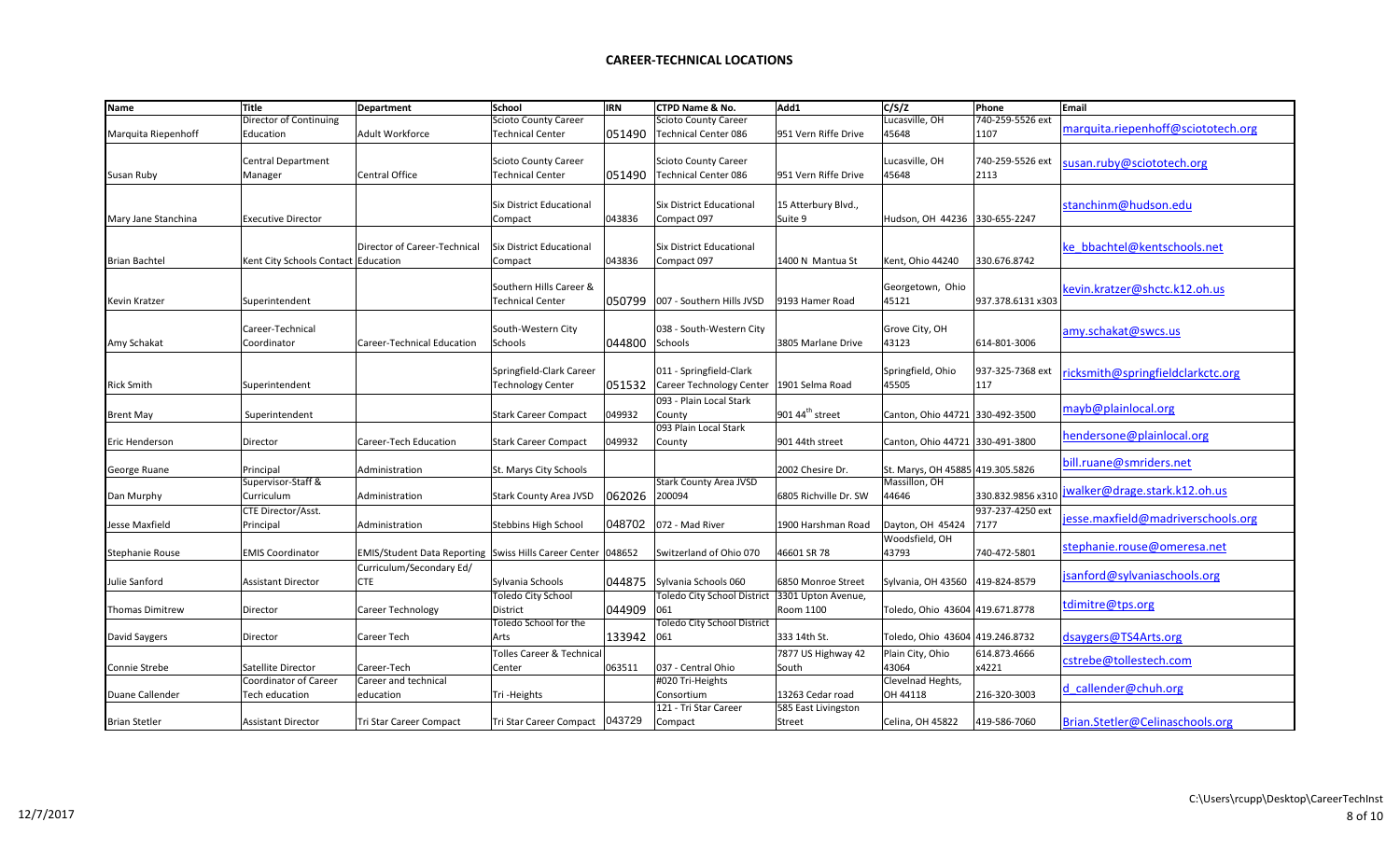| 005 - Tri-County Career<br>Nelsonville, OH<br>ti caltier@seovec.org<br>Director/Principal<br>Tri-County Career Center 051607<br>15676 St. Rt. 691<br>45764<br>740-753-5395<br><b>Connie Altier</b><br>Secondary Career-Technical<br>Center<br><b>Chief Instructional</b><br>740-389-4681<br>2222 Marion-Mt.<br>lhickman@tririvers.com<br><b>Gilead Road</b><br>Officer<br>Marion, Ohio<br>x7403<br>Larry Hickman<br><b>Tri-Rivers</b><br>065268<br>2222 Marion-Mt.<br>740-389-4681<br>rgeorge@tririverscc.org<br><b>Gilead Road</b><br>65268<br>Marion, Ohio<br><b>Richard George</b><br>Director<br><b>Adult Education</b><br><b>Tri-Rivers</b><br>x701<br>330-847-0503 ext<br>Trumbull Career &<br>Program/Guidance<br>paula.baco@neomin.org<br>051631<br><b>Technical Center</b><br>Trumbull C&TC 099<br>1310<br>528 Educational Hwy<br>Warren, OH 44483<br>Supervisor<br>Secondary<br>330-847-0503 ext<br>Trumbull Career &<br>051631<br>1601<br>Dora.Zandarski@tctchome.com<br><b>Adult Education</b><br><b>Technical Center</b><br>Trumbull C&TC 099<br>528 Educational Hwy<br>Warren, OH 44483<br>Supervisor<br>U.S. Grant JVS (Grant<br>513 734.6222, Ext.<br>susan.hakel@grantcareer.com<br>062802<br>Director of Curriculum<br>Career Center)<br>012 - U.S. Grant JVS<br>718 W. Plane Street<br>3261<br>Administration<br>Bethel, OH 45106<br>937-778-1980 ext<br>voisardr@uppervalleycc.org<br>062125<br>234<br>Guidance Counselor<br><b>Student Services</b><br>Upper Valley JVS<br>8811 Career Drive<br>Piqua, OH 45356<br>Asst. Director, Adult<br>Education/Student<br>419.332.2626<br>x2706<br>lcummings@vsctc.org<br><b>Adult Education</b><br>Vangaurd-Sentinel<br>051466<br>Vanguard-Sentinel 085<br>1306 Cedar Street<br>Fremont, OH 43420<br>Support<br>419-238-5411 ext<br>Vantage Career Center<br>Van Wert, OH<br>orichard.p@vantagecareercenter.com<br>102<br>120<br>Adult Education Director   Adult Education<br>051672<br>45891<br>Vantage Career Center<br>818 N. Franklin Street<br>419-238-5411 ext<br><b>Career Technical Secondary</b><br>Vantage Career Center<br>Van Wert, OH<br>unverferth.t@vantagecareercenter.com<br>2204<br>Vantage Career Center<br>051672<br>102<br>818 N. Franklin Street<br>45891<br><b>Tony Unverferth</b><br>Director<br>Instruction<br>Versailles Exempted<br>Versailles, OH<br>dena.wuebker@vtigers.org<br>937.423.2369<br>Village<br>280 Marker Rd.<br>45380<br>Instructor<br>Agriculture Department<br>513-932-5677 ext<br><b>Warren County Career</b><br>3529 North State Route<br>Tom.Harris@mywccc.org<br>051474<br>Center/CTPD<br>48<br>Lebanon, OH 45036 5297<br><b>Adult Education</b><br>103 - Warren Co. JVSD<br><b>Tom Harris</b><br>Director<br>513-932-5677 ext<br><b>Warren County Career</b><br>3529 North State Route<br>Kim.Gambill@mywccc.org<br>Center/CTPD<br>051474<br>Lebanon, OH 45036 5240<br><b>Student Development</b><br>103 - Warren Co. JVSD<br>48<br>Director<br><b>Washington County</b><br>7403732766 ext<br>cschwendeman@thecareercenter.net<br>Career Center<br>320<br><b>Guidance Department</b><br>21740 State Route 676   Mariretta, OH<br><b>Washington Local</b><br>062 - Washington Local<br>dheban@washloc.k12.oh.us<br>048231<br>419-473-8335<br>Career-Tech<br>Schools<br>5719 Clegg DrIve<br>Director<br>Schools<br>Toledo, OH 43613<br>518 West Prospect<br>Smithville, OH<br>330-669-7000<br>jschleich@wcscc.org<br>44677<br>Jeff Schleich<br>051714<br>X1028<br><b>Curriculum Supervisor</b><br>Secondary Career Technical<br><b>Wayne County</b><br>105 - Wayne Co JVS<br>Street<br>Wellington, OH<br>Wellington Exempted<br>pgallion@wellington.k12.oh.us<br>44090<br>440.647.7405<br>Counselor<br>Village<br>629 North Main Street<br>937.444.2544<br>Mount Orab, Oh<br>ryan.rosselot@wb.k12.oh.us<br>45154<br>x2117<br>476 W. Main St.<br><b>Agriculture Department</b><br>Western Brown Local<br>Instructor<br>william.dimascio@lakewoodcityschools.or<br><b>West Shore Career-</b><br>14100 Franklin<br>Lakewood, OH<br>044198<br>216.227.5906<br><b>Technical District</b><br>Lakewood CS 023<br>44107<br><b>Bill Dimascio</b><br>Coordinator<br>Boulevard<br>419.935.1541<br>vipperman.steve@willardschools.org | <b>Name</b>            | <b>Title</b>           | Department          | School                      | <b>IRN</b> | <b>CTPD Name &amp; No.</b> | Add1          | C/S/Z             | Phone  | Email |
|----------------------------------------------------------------------------------------------------------------------------------------------------------------------------------------------------------------------------------------------------------------------------------------------------------------------------------------------------------------------------------------------------------------------------------------------------------------------------------------------------------------------------------------------------------------------------------------------------------------------------------------------------------------------------------------------------------------------------------------------------------------------------------------------------------------------------------------------------------------------------------------------------------------------------------------------------------------------------------------------------------------------------------------------------------------------------------------------------------------------------------------------------------------------------------------------------------------------------------------------------------------------------------------------------------------------------------------------------------------------------------------------------------------------------------------------------------------------------------------------------------------------------------------------------------------------------------------------------------------------------------------------------------------------------------------------------------------------------------------------------------------------------------------------------------------------------------------------------------------------------------------------------------------------------------------------------------------------------------------------------------------------------------------------------------------------------------------------------------------------------------------------------------------------------------------------------------------------------------------------------------------------------------------------------------------------------------------------------------------------------------------------------------------------------------------------------------------------------------------------------------------------------------------------------------------------------------------------------------------------------------------------------------------------------------------------------------------------------------------------------------------------------------------------------------------------------------------------------------------------------------------------------------------------------------------------------------------------------------------------------------------------------------------------------------------------------------------------------------------------------------------------------------------------------------------------------------------------------------------------------------------------------------------------------------------------------------------------------------------------------------------------------------------------------------------------------------------------------------------------------------------------------------------------------------------------------------------------------------------------------------------------------------------------------------------------------------------------------------------------------------------------------------------------------------------------------------------------------------------------------------------------------------------------------------------------------------------------------------------------------------------------------------------------------------------------------------------------------------------------------------------------------------------------------------------------------------------------------------------|------------------------|------------------------|---------------------|-----------------------------|------------|----------------------------|---------------|-------------------|--------|-------|
|                                                                                                                                                                                                                                                                                                                                                                                                                                                                                                                                                                                                                                                                                                                                                                                                                                                                                                                                                                                                                                                                                                                                                                                                                                                                                                                                                                                                                                                                                                                                                                                                                                                                                                                                                                                                                                                                                                                                                                                                                                                                                                                                                                                                                                                                                                                                                                                                                                                                                                                                                                                                                                                                                                                                                                                                                                                                                                                                                                                                                                                                                                                                                                                                                                                                                                                                                                                                                                                                                                                                                                                                                                                                                                                                                                                                                                                                                                                                                                                                                                                                                                                                                                                                                                        |                        |                        |                     |                             |            |                            |               |                   |        |       |
|                                                                                                                                                                                                                                                                                                                                                                                                                                                                                                                                                                                                                                                                                                                                                                                                                                                                                                                                                                                                                                                                                                                                                                                                                                                                                                                                                                                                                                                                                                                                                                                                                                                                                                                                                                                                                                                                                                                                                                                                                                                                                                                                                                                                                                                                                                                                                                                                                                                                                                                                                                                                                                                                                                                                                                                                                                                                                                                                                                                                                                                                                                                                                                                                                                                                                                                                                                                                                                                                                                                                                                                                                                                                                                                                                                                                                                                                                                                                                                                                                                                                                                                                                                                                                                        |                        |                        |                     |                             |            |                            |               |                   |        |       |
|                                                                                                                                                                                                                                                                                                                                                                                                                                                                                                                                                                                                                                                                                                                                                                                                                                                                                                                                                                                                                                                                                                                                                                                                                                                                                                                                                                                                                                                                                                                                                                                                                                                                                                                                                                                                                                                                                                                                                                                                                                                                                                                                                                                                                                                                                                                                                                                                                                                                                                                                                                                                                                                                                                                                                                                                                                                                                                                                                                                                                                                                                                                                                                                                                                                                                                                                                                                                                                                                                                                                                                                                                                                                                                                                                                                                                                                                                                                                                                                                                                                                                                                                                                                                                                        |                        |                        |                     |                             |            |                            |               |                   |        |       |
|                                                                                                                                                                                                                                                                                                                                                                                                                                                                                                                                                                                                                                                                                                                                                                                                                                                                                                                                                                                                                                                                                                                                                                                                                                                                                                                                                                                                                                                                                                                                                                                                                                                                                                                                                                                                                                                                                                                                                                                                                                                                                                                                                                                                                                                                                                                                                                                                                                                                                                                                                                                                                                                                                                                                                                                                                                                                                                                                                                                                                                                                                                                                                                                                                                                                                                                                                                                                                                                                                                                                                                                                                                                                                                                                                                                                                                                                                                                                                                                                                                                                                                                                                                                                                                        |                        |                        |                     |                             |            |                            |               |                   |        |       |
|                                                                                                                                                                                                                                                                                                                                                                                                                                                                                                                                                                                                                                                                                                                                                                                                                                                                                                                                                                                                                                                                                                                                                                                                                                                                                                                                                                                                                                                                                                                                                                                                                                                                                                                                                                                                                                                                                                                                                                                                                                                                                                                                                                                                                                                                                                                                                                                                                                                                                                                                                                                                                                                                                                                                                                                                                                                                                                                                                                                                                                                                                                                                                                                                                                                                                                                                                                                                                                                                                                                                                                                                                                                                                                                                                                                                                                                                                                                                                                                                                                                                                                                                                                                                                                        |                        |                        |                     |                             |            |                            |               |                   |        |       |
|                                                                                                                                                                                                                                                                                                                                                                                                                                                                                                                                                                                                                                                                                                                                                                                                                                                                                                                                                                                                                                                                                                                                                                                                                                                                                                                                                                                                                                                                                                                                                                                                                                                                                                                                                                                                                                                                                                                                                                                                                                                                                                                                                                                                                                                                                                                                                                                                                                                                                                                                                                                                                                                                                                                                                                                                                                                                                                                                                                                                                                                                                                                                                                                                                                                                                                                                                                                                                                                                                                                                                                                                                                                                                                                                                                                                                                                                                                                                                                                                                                                                                                                                                                                                                                        |                        |                        |                     |                             |            |                            |               |                   |        |       |
|                                                                                                                                                                                                                                                                                                                                                                                                                                                                                                                                                                                                                                                                                                                                                                                                                                                                                                                                                                                                                                                                                                                                                                                                                                                                                                                                                                                                                                                                                                                                                                                                                                                                                                                                                                                                                                                                                                                                                                                                                                                                                                                                                                                                                                                                                                                                                                                                                                                                                                                                                                                                                                                                                                                                                                                                                                                                                                                                                                                                                                                                                                                                                                                                                                                                                                                                                                                                                                                                                                                                                                                                                                                                                                                                                                                                                                                                                                                                                                                                                                                                                                                                                                                                                                        |                        |                        |                     |                             |            |                            |               |                   |        |       |
|                                                                                                                                                                                                                                                                                                                                                                                                                                                                                                                                                                                                                                                                                                                                                                                                                                                                                                                                                                                                                                                                                                                                                                                                                                                                                                                                                                                                                                                                                                                                                                                                                                                                                                                                                                                                                                                                                                                                                                                                                                                                                                                                                                                                                                                                                                                                                                                                                                                                                                                                                                                                                                                                                                                                                                                                                                                                                                                                                                                                                                                                                                                                                                                                                                                                                                                                                                                                                                                                                                                                                                                                                                                                                                                                                                                                                                                                                                                                                                                                                                                                                                                                                                                                                                        |                        |                        |                     |                             |            |                            |               |                   |        |       |
|                                                                                                                                                                                                                                                                                                                                                                                                                                                                                                                                                                                                                                                                                                                                                                                                                                                                                                                                                                                                                                                                                                                                                                                                                                                                                                                                                                                                                                                                                                                                                                                                                                                                                                                                                                                                                                                                                                                                                                                                                                                                                                                                                                                                                                                                                                                                                                                                                                                                                                                                                                                                                                                                                                                                                                                                                                                                                                                                                                                                                                                                                                                                                                                                                                                                                                                                                                                                                                                                                                                                                                                                                                                                                                                                                                                                                                                                                                                                                                                                                                                                                                                                                                                                                                        | Paula Baco             |                        |                     |                             |            |                            |               |                   |        |       |
|                                                                                                                                                                                                                                                                                                                                                                                                                                                                                                                                                                                                                                                                                                                                                                                                                                                                                                                                                                                                                                                                                                                                                                                                                                                                                                                                                                                                                                                                                                                                                                                                                                                                                                                                                                                                                                                                                                                                                                                                                                                                                                                                                                                                                                                                                                                                                                                                                                                                                                                                                                                                                                                                                                                                                                                                                                                                                                                                                                                                                                                                                                                                                                                                                                                                                                                                                                                                                                                                                                                                                                                                                                                                                                                                                                                                                                                                                                                                                                                                                                                                                                                                                                                                                                        |                        |                        |                     |                             |            |                            |               |                   |        |       |
|                                                                                                                                                                                                                                                                                                                                                                                                                                                                                                                                                                                                                                                                                                                                                                                                                                                                                                                                                                                                                                                                                                                                                                                                                                                                                                                                                                                                                                                                                                                                                                                                                                                                                                                                                                                                                                                                                                                                                                                                                                                                                                                                                                                                                                                                                                                                                                                                                                                                                                                                                                                                                                                                                                                                                                                                                                                                                                                                                                                                                                                                                                                                                                                                                                                                                                                                                                                                                                                                                                                                                                                                                                                                                                                                                                                                                                                                                                                                                                                                                                                                                                                                                                                                                                        | Dora Zandarksy         |                        |                     |                             |            |                            |               |                   |        |       |
|                                                                                                                                                                                                                                                                                                                                                                                                                                                                                                                                                                                                                                                                                                                                                                                                                                                                                                                                                                                                                                                                                                                                                                                                                                                                                                                                                                                                                                                                                                                                                                                                                                                                                                                                                                                                                                                                                                                                                                                                                                                                                                                                                                                                                                                                                                                                                                                                                                                                                                                                                                                                                                                                                                                                                                                                                                                                                                                                                                                                                                                                                                                                                                                                                                                                                                                                                                                                                                                                                                                                                                                                                                                                                                                                                                                                                                                                                                                                                                                                                                                                                                                                                                                                                                        |                        |                        |                     |                             |            |                            |               |                   |        |       |
|                                                                                                                                                                                                                                                                                                                                                                                                                                                                                                                                                                                                                                                                                                                                                                                                                                                                                                                                                                                                                                                                                                                                                                                                                                                                                                                                                                                                                                                                                                                                                                                                                                                                                                                                                                                                                                                                                                                                                                                                                                                                                                                                                                                                                                                                                                                                                                                                                                                                                                                                                                                                                                                                                                                                                                                                                                                                                                                                                                                                                                                                                                                                                                                                                                                                                                                                                                                                                                                                                                                                                                                                                                                                                                                                                                                                                                                                                                                                                                                                                                                                                                                                                                                                                                        | Susan Hakel            |                        |                     |                             |            |                            |               |                   |        |       |
|                                                                                                                                                                                                                                                                                                                                                                                                                                                                                                                                                                                                                                                                                                                                                                                                                                                                                                                                                                                                                                                                                                                                                                                                                                                                                                                                                                                                                                                                                                                                                                                                                                                                                                                                                                                                                                                                                                                                                                                                                                                                                                                                                                                                                                                                                                                                                                                                                                                                                                                                                                                                                                                                                                                                                                                                                                                                                                                                                                                                                                                                                                                                                                                                                                                                                                                                                                                                                                                                                                                                                                                                                                                                                                                                                                                                                                                                                                                                                                                                                                                                                                                                                                                                                                        |                        |                        |                     |                             |            |                            |               |                   |        |       |
|                                                                                                                                                                                                                                                                                                                                                                                                                                                                                                                                                                                                                                                                                                                                                                                                                                                                                                                                                                                                                                                                                                                                                                                                                                                                                                                                                                                                                                                                                                                                                                                                                                                                                                                                                                                                                                                                                                                                                                                                                                                                                                                                                                                                                                                                                                                                                                                                                                                                                                                                                                                                                                                                                                                                                                                                                                                                                                                                                                                                                                                                                                                                                                                                                                                                                                                                                                                                                                                                                                                                                                                                                                                                                                                                                                                                                                                                                                                                                                                                                                                                                                                                                                                                                                        | Roger Voisard          |                        |                     |                             |            |                            |               |                   |        |       |
|                                                                                                                                                                                                                                                                                                                                                                                                                                                                                                                                                                                                                                                                                                                                                                                                                                                                                                                                                                                                                                                                                                                                                                                                                                                                                                                                                                                                                                                                                                                                                                                                                                                                                                                                                                                                                                                                                                                                                                                                                                                                                                                                                                                                                                                                                                                                                                                                                                                                                                                                                                                                                                                                                                                                                                                                                                                                                                                                                                                                                                                                                                                                                                                                                                                                                                                                                                                                                                                                                                                                                                                                                                                                                                                                                                                                                                                                                                                                                                                                                                                                                                                                                                                                                                        |                        |                        |                     |                             |            |                            |               |                   |        |       |
|                                                                                                                                                                                                                                                                                                                                                                                                                                                                                                                                                                                                                                                                                                                                                                                                                                                                                                                                                                                                                                                                                                                                                                                                                                                                                                                                                                                                                                                                                                                                                                                                                                                                                                                                                                                                                                                                                                                                                                                                                                                                                                                                                                                                                                                                                                                                                                                                                                                                                                                                                                                                                                                                                                                                                                                                                                                                                                                                                                                                                                                                                                                                                                                                                                                                                                                                                                                                                                                                                                                                                                                                                                                                                                                                                                                                                                                                                                                                                                                                                                                                                                                                                                                                                                        |                        |                        |                     |                             |            |                            |               |                   |        |       |
|                                                                                                                                                                                                                                                                                                                                                                                                                                                                                                                                                                                                                                                                                                                                                                                                                                                                                                                                                                                                                                                                                                                                                                                                                                                                                                                                                                                                                                                                                                                                                                                                                                                                                                                                                                                                                                                                                                                                                                                                                                                                                                                                                                                                                                                                                                                                                                                                                                                                                                                                                                                                                                                                                                                                                                                                                                                                                                                                                                                                                                                                                                                                                                                                                                                                                                                                                                                                                                                                                                                                                                                                                                                                                                                                                                                                                                                                                                                                                                                                                                                                                                                                                                                                                                        | Lauren Cummings        |                        |                     |                             |            |                            |               |                   |        |       |
|                                                                                                                                                                                                                                                                                                                                                                                                                                                                                                                                                                                                                                                                                                                                                                                                                                                                                                                                                                                                                                                                                                                                                                                                                                                                                                                                                                                                                                                                                                                                                                                                                                                                                                                                                                                                                                                                                                                                                                                                                                                                                                                                                                                                                                                                                                                                                                                                                                                                                                                                                                                                                                                                                                                                                                                                                                                                                                                                                                                                                                                                                                                                                                                                                                                                                                                                                                                                                                                                                                                                                                                                                                                                                                                                                                                                                                                                                                                                                                                                                                                                                                                                                                                                                                        |                        |                        |                     |                             |            |                            |               |                   |        |       |
|                                                                                                                                                                                                                                                                                                                                                                                                                                                                                                                                                                                                                                                                                                                                                                                                                                                                                                                                                                                                                                                                                                                                                                                                                                                                                                                                                                                                                                                                                                                                                                                                                                                                                                                                                                                                                                                                                                                                                                                                                                                                                                                                                                                                                                                                                                                                                                                                                                                                                                                                                                                                                                                                                                                                                                                                                                                                                                                                                                                                                                                                                                                                                                                                                                                                                                                                                                                                                                                                                                                                                                                                                                                                                                                                                                                                                                                                                                                                                                                                                                                                                                                                                                                                                                        | Pete Prichard          |                        |                     |                             |            |                            |               |                   |        |       |
|                                                                                                                                                                                                                                                                                                                                                                                                                                                                                                                                                                                                                                                                                                                                                                                                                                                                                                                                                                                                                                                                                                                                                                                                                                                                                                                                                                                                                                                                                                                                                                                                                                                                                                                                                                                                                                                                                                                                                                                                                                                                                                                                                                                                                                                                                                                                                                                                                                                                                                                                                                                                                                                                                                                                                                                                                                                                                                                                                                                                                                                                                                                                                                                                                                                                                                                                                                                                                                                                                                                                                                                                                                                                                                                                                                                                                                                                                                                                                                                                                                                                                                                                                                                                                                        |                        |                        |                     |                             |            |                            |               |                   |        |       |
|                                                                                                                                                                                                                                                                                                                                                                                                                                                                                                                                                                                                                                                                                                                                                                                                                                                                                                                                                                                                                                                                                                                                                                                                                                                                                                                                                                                                                                                                                                                                                                                                                                                                                                                                                                                                                                                                                                                                                                                                                                                                                                                                                                                                                                                                                                                                                                                                                                                                                                                                                                                                                                                                                                                                                                                                                                                                                                                                                                                                                                                                                                                                                                                                                                                                                                                                                                                                                                                                                                                                                                                                                                                                                                                                                                                                                                                                                                                                                                                                                                                                                                                                                                                                                                        |                        |                        |                     |                             |            |                            |               |                   |        |       |
|                                                                                                                                                                                                                                                                                                                                                                                                                                                                                                                                                                                                                                                                                                                                                                                                                                                                                                                                                                                                                                                                                                                                                                                                                                                                                                                                                                                                                                                                                                                                                                                                                                                                                                                                                                                                                                                                                                                                                                                                                                                                                                                                                                                                                                                                                                                                                                                                                                                                                                                                                                                                                                                                                                                                                                                                                                                                                                                                                                                                                                                                                                                                                                                                                                                                                                                                                                                                                                                                                                                                                                                                                                                                                                                                                                                                                                                                                                                                                                                                                                                                                                                                                                                                                                        |                        |                        |                     |                             |            |                            |               |                   |        |       |
|                                                                                                                                                                                                                                                                                                                                                                                                                                                                                                                                                                                                                                                                                                                                                                                                                                                                                                                                                                                                                                                                                                                                                                                                                                                                                                                                                                                                                                                                                                                                                                                                                                                                                                                                                                                                                                                                                                                                                                                                                                                                                                                                                                                                                                                                                                                                                                                                                                                                                                                                                                                                                                                                                                                                                                                                                                                                                                                                                                                                                                                                                                                                                                                                                                                                                                                                                                                                                                                                                                                                                                                                                                                                                                                                                                                                                                                                                                                                                                                                                                                                                                                                                                                                                                        | Dena Wuebker           |                        |                     |                             |            |                            |               |                   |        |       |
|                                                                                                                                                                                                                                                                                                                                                                                                                                                                                                                                                                                                                                                                                                                                                                                                                                                                                                                                                                                                                                                                                                                                                                                                                                                                                                                                                                                                                                                                                                                                                                                                                                                                                                                                                                                                                                                                                                                                                                                                                                                                                                                                                                                                                                                                                                                                                                                                                                                                                                                                                                                                                                                                                                                                                                                                                                                                                                                                                                                                                                                                                                                                                                                                                                                                                                                                                                                                                                                                                                                                                                                                                                                                                                                                                                                                                                                                                                                                                                                                                                                                                                                                                                                                                                        |                        |                        |                     |                             |            |                            |               |                   |        |       |
|                                                                                                                                                                                                                                                                                                                                                                                                                                                                                                                                                                                                                                                                                                                                                                                                                                                                                                                                                                                                                                                                                                                                                                                                                                                                                                                                                                                                                                                                                                                                                                                                                                                                                                                                                                                                                                                                                                                                                                                                                                                                                                                                                                                                                                                                                                                                                                                                                                                                                                                                                                                                                                                                                                                                                                                                                                                                                                                                                                                                                                                                                                                                                                                                                                                                                                                                                                                                                                                                                                                                                                                                                                                                                                                                                                                                                                                                                                                                                                                                                                                                                                                                                                                                                                        |                        |                        |                     |                             |            |                            |               |                   |        |       |
|                                                                                                                                                                                                                                                                                                                                                                                                                                                                                                                                                                                                                                                                                                                                                                                                                                                                                                                                                                                                                                                                                                                                                                                                                                                                                                                                                                                                                                                                                                                                                                                                                                                                                                                                                                                                                                                                                                                                                                                                                                                                                                                                                                                                                                                                                                                                                                                                                                                                                                                                                                                                                                                                                                                                                                                                                                                                                                                                                                                                                                                                                                                                                                                                                                                                                                                                                                                                                                                                                                                                                                                                                                                                                                                                                                                                                                                                                                                                                                                                                                                                                                                                                                                                                                        |                        |                        |                     |                             |            |                            |               |                   |        |       |
|                                                                                                                                                                                                                                                                                                                                                                                                                                                                                                                                                                                                                                                                                                                                                                                                                                                                                                                                                                                                                                                                                                                                                                                                                                                                                                                                                                                                                                                                                                                                                                                                                                                                                                                                                                                                                                                                                                                                                                                                                                                                                                                                                                                                                                                                                                                                                                                                                                                                                                                                                                                                                                                                                                                                                                                                                                                                                                                                                                                                                                                                                                                                                                                                                                                                                                                                                                                                                                                                                                                                                                                                                                                                                                                                                                                                                                                                                                                                                                                                                                                                                                                                                                                                                                        | Kim Gambill            |                        |                     |                             |            |                            |               |                   |        |       |
|                                                                                                                                                                                                                                                                                                                                                                                                                                                                                                                                                                                                                                                                                                                                                                                                                                                                                                                                                                                                                                                                                                                                                                                                                                                                                                                                                                                                                                                                                                                                                                                                                                                                                                                                                                                                                                                                                                                                                                                                                                                                                                                                                                                                                                                                                                                                                                                                                                                                                                                                                                                                                                                                                                                                                                                                                                                                                                                                                                                                                                                                                                                                                                                                                                                                                                                                                                                                                                                                                                                                                                                                                                                                                                                                                                                                                                                                                                                                                                                                                                                                                                                                                                                                                                        |                        |                        |                     |                             |            |                            |               |                   |        |       |
|                                                                                                                                                                                                                                                                                                                                                                                                                                                                                                                                                                                                                                                                                                                                                                                                                                                                                                                                                                                                                                                                                                                                                                                                                                                                                                                                                                                                                                                                                                                                                                                                                                                                                                                                                                                                                                                                                                                                                                                                                                                                                                                                                                                                                                                                                                                                                                                                                                                                                                                                                                                                                                                                                                                                                                                                                                                                                                                                                                                                                                                                                                                                                                                                                                                                                                                                                                                                                                                                                                                                                                                                                                                                                                                                                                                                                                                                                                                                                                                                                                                                                                                                                                                                                                        | Cindy Schwendenman     |                        |                     |                             |            |                            |               |                   |        |       |
|                                                                                                                                                                                                                                                                                                                                                                                                                                                                                                                                                                                                                                                                                                                                                                                                                                                                                                                                                                                                                                                                                                                                                                                                                                                                                                                                                                                                                                                                                                                                                                                                                                                                                                                                                                                                                                                                                                                                                                                                                                                                                                                                                                                                                                                                                                                                                                                                                                                                                                                                                                                                                                                                                                                                                                                                                                                                                                                                                                                                                                                                                                                                                                                                                                                                                                                                                                                                                                                                                                                                                                                                                                                                                                                                                                                                                                                                                                                                                                                                                                                                                                                                                                                                                                        |                        |                        |                     |                             |            |                            |               |                   |        |       |
|                                                                                                                                                                                                                                                                                                                                                                                                                                                                                                                                                                                                                                                                                                                                                                                                                                                                                                                                                                                                                                                                                                                                                                                                                                                                                                                                                                                                                                                                                                                                                                                                                                                                                                                                                                                                                                                                                                                                                                                                                                                                                                                                                                                                                                                                                                                                                                                                                                                                                                                                                                                                                                                                                                                                                                                                                                                                                                                                                                                                                                                                                                                                                                                                                                                                                                                                                                                                                                                                                                                                                                                                                                                                                                                                                                                                                                                                                                                                                                                                                                                                                                                                                                                                                                        | Debra S. Heban         |                        |                     |                             |            |                            |               |                   |        |       |
|                                                                                                                                                                                                                                                                                                                                                                                                                                                                                                                                                                                                                                                                                                                                                                                                                                                                                                                                                                                                                                                                                                                                                                                                                                                                                                                                                                                                                                                                                                                                                                                                                                                                                                                                                                                                                                                                                                                                                                                                                                                                                                                                                                                                                                                                                                                                                                                                                                                                                                                                                                                                                                                                                                                                                                                                                                                                                                                                                                                                                                                                                                                                                                                                                                                                                                                                                                                                                                                                                                                                                                                                                                                                                                                                                                                                                                                                                                                                                                                                                                                                                                                                                                                                                                        |                        |                        |                     |                             |            |                            |               |                   |        |       |
|                                                                                                                                                                                                                                                                                                                                                                                                                                                                                                                                                                                                                                                                                                                                                                                                                                                                                                                                                                                                                                                                                                                                                                                                                                                                                                                                                                                                                                                                                                                                                                                                                                                                                                                                                                                                                                                                                                                                                                                                                                                                                                                                                                                                                                                                                                                                                                                                                                                                                                                                                                                                                                                                                                                                                                                                                                                                                                                                                                                                                                                                                                                                                                                                                                                                                                                                                                                                                                                                                                                                                                                                                                                                                                                                                                                                                                                                                                                                                                                                                                                                                                                                                                                                                                        |                        |                        |                     |                             |            |                            |               |                   |        |       |
|                                                                                                                                                                                                                                                                                                                                                                                                                                                                                                                                                                                                                                                                                                                                                                                                                                                                                                                                                                                                                                                                                                                                                                                                                                                                                                                                                                                                                                                                                                                                                                                                                                                                                                                                                                                                                                                                                                                                                                                                                                                                                                                                                                                                                                                                                                                                                                                                                                                                                                                                                                                                                                                                                                                                                                                                                                                                                                                                                                                                                                                                                                                                                                                                                                                                                                                                                                                                                                                                                                                                                                                                                                                                                                                                                                                                                                                                                                                                                                                                                                                                                                                                                                                                                                        |                        |                        |                     |                             |            |                            |               |                   |        |       |
|                                                                                                                                                                                                                                                                                                                                                                                                                                                                                                                                                                                                                                                                                                                                                                                                                                                                                                                                                                                                                                                                                                                                                                                                                                                                                                                                                                                                                                                                                                                                                                                                                                                                                                                                                                                                                                                                                                                                                                                                                                                                                                                                                                                                                                                                                                                                                                                                                                                                                                                                                                                                                                                                                                                                                                                                                                                                                                                                                                                                                                                                                                                                                                                                                                                                                                                                                                                                                                                                                                                                                                                                                                                                                                                                                                                                                                                                                                                                                                                                                                                                                                                                                                                                                                        | <b>Patrick Gallion</b> |                        |                     |                             |            |                            |               |                   |        |       |
|                                                                                                                                                                                                                                                                                                                                                                                                                                                                                                                                                                                                                                                                                                                                                                                                                                                                                                                                                                                                                                                                                                                                                                                                                                                                                                                                                                                                                                                                                                                                                                                                                                                                                                                                                                                                                                                                                                                                                                                                                                                                                                                                                                                                                                                                                                                                                                                                                                                                                                                                                                                                                                                                                                                                                                                                                                                                                                                                                                                                                                                                                                                                                                                                                                                                                                                                                                                                                                                                                                                                                                                                                                                                                                                                                                                                                                                                                                                                                                                                                                                                                                                                                                                                                                        |                        |                        |                     |                             |            |                            |               |                   |        |       |
|                                                                                                                                                                                                                                                                                                                                                                                                                                                                                                                                                                                                                                                                                                                                                                                                                                                                                                                                                                                                                                                                                                                                                                                                                                                                                                                                                                                                                                                                                                                                                                                                                                                                                                                                                                                                                                                                                                                                                                                                                                                                                                                                                                                                                                                                                                                                                                                                                                                                                                                                                                                                                                                                                                                                                                                                                                                                                                                                                                                                                                                                                                                                                                                                                                                                                                                                                                                                                                                                                                                                                                                                                                                                                                                                                                                                                                                                                                                                                                                                                                                                                                                                                                                                                                        | Ryan Rosselot          |                        |                     |                             |            |                            |               |                   |        |       |
|                                                                                                                                                                                                                                                                                                                                                                                                                                                                                                                                                                                                                                                                                                                                                                                                                                                                                                                                                                                                                                                                                                                                                                                                                                                                                                                                                                                                                                                                                                                                                                                                                                                                                                                                                                                                                                                                                                                                                                                                                                                                                                                                                                                                                                                                                                                                                                                                                                                                                                                                                                                                                                                                                                                                                                                                                                                                                                                                                                                                                                                                                                                                                                                                                                                                                                                                                                                                                                                                                                                                                                                                                                                                                                                                                                                                                                                                                                                                                                                                                                                                                                                                                                                                                                        |                        |                        |                     |                             |            |                            |               |                   |        |       |
|                                                                                                                                                                                                                                                                                                                                                                                                                                                                                                                                                                                                                                                                                                                                                                                                                                                                                                                                                                                                                                                                                                                                                                                                                                                                                                                                                                                                                                                                                                                                                                                                                                                                                                                                                                                                                                                                                                                                                                                                                                                                                                                                                                                                                                                                                                                                                                                                                                                                                                                                                                                                                                                                                                                                                                                                                                                                                                                                                                                                                                                                                                                                                                                                                                                                                                                                                                                                                                                                                                                                                                                                                                                                                                                                                                                                                                                                                                                                                                                                                                                                                                                                                                                                                                        |                        |                        |                     |                             |            |                            |               |                   |        |       |
|                                                                                                                                                                                                                                                                                                                                                                                                                                                                                                                                                                                                                                                                                                                                                                                                                                                                                                                                                                                                                                                                                                                                                                                                                                                                                                                                                                                                                                                                                                                                                                                                                                                                                                                                                                                                                                                                                                                                                                                                                                                                                                                                                                                                                                                                                                                                                                                                                                                                                                                                                                                                                                                                                                                                                                                                                                                                                                                                                                                                                                                                                                                                                                                                                                                                                                                                                                                                                                                                                                                                                                                                                                                                                                                                                                                                                                                                                                                                                                                                                                                                                                                                                                                                                                        |                        |                        |                     |                             |            |                            |               |                   |        |       |
|                                                                                                                                                                                                                                                                                                                                                                                                                                                                                                                                                                                                                                                                                                                                                                                                                                                                                                                                                                                                                                                                                                                                                                                                                                                                                                                                                                                                                                                                                                                                                                                                                                                                                                                                                                                                                                                                                                                                                                                                                                                                                                                                                                                                                                                                                                                                                                                                                                                                                                                                                                                                                                                                                                                                                                                                                                                                                                                                                                                                                                                                                                                                                                                                                                                                                                                                                                                                                                                                                                                                                                                                                                                                                                                                                                                                                                                                                                                                                                                                                                                                                                                                                                                                                                        | Steve Vipperman        | Director of Counseling | Guidance Department | <b>Willard City Schools</b> |            |                            | 1 Flashes Ave | Willard, OH 44890 | x46115 |       |